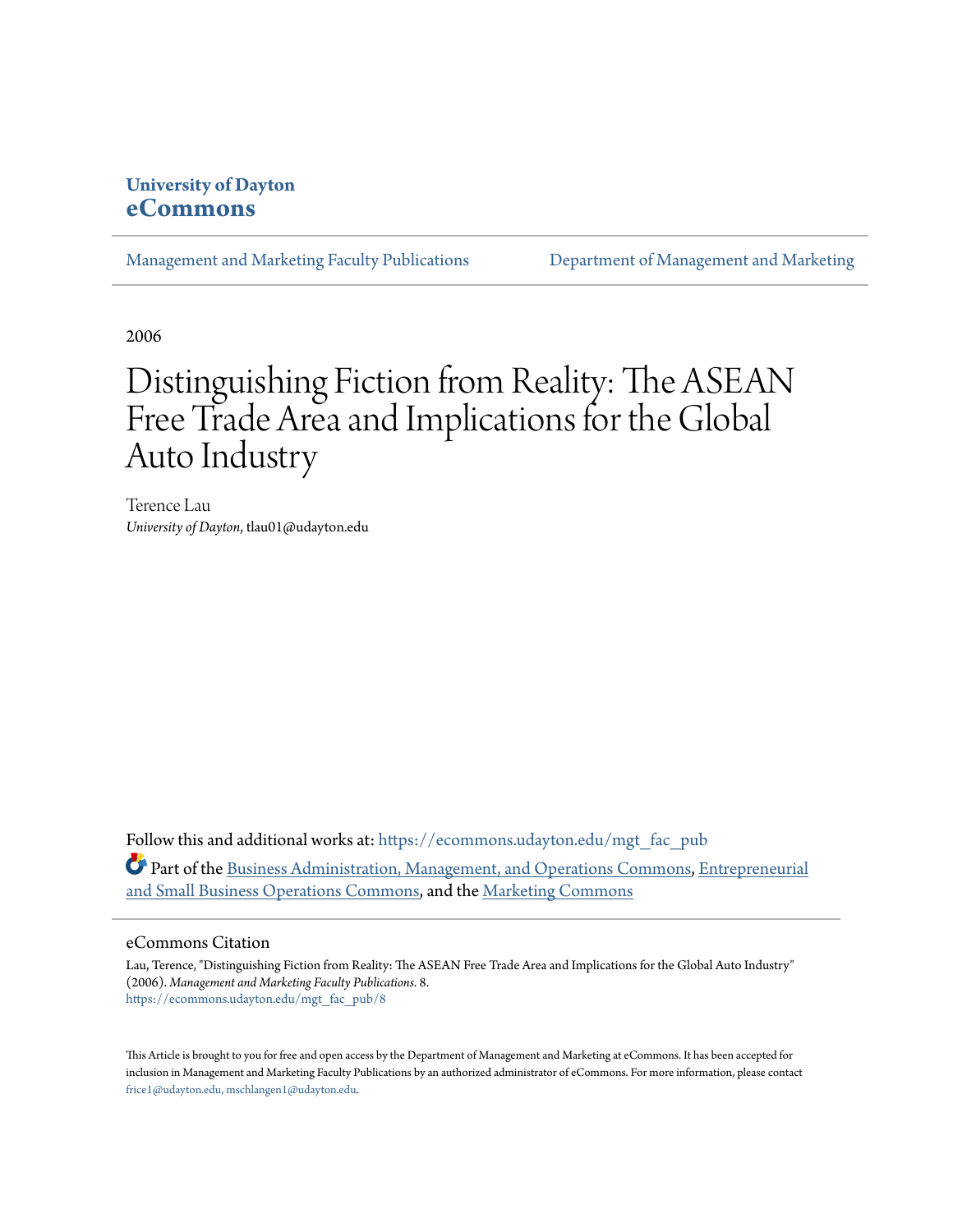# **DISTINGUISHING FICTION FROM REALITY: THE ASEAN FREE TRADE AREA AND IMPLICATIONS FOR THE GLOBAL AUTO INDUSTRY**

#### *Terence J. Lau*[\\*](#page-1-0)

## I. INTRODUCTION

The Association of South East Asian Nations ("ASEAN") is a collection of ten countries with a combined population of over 500 million.<sup>1</sup> Combined gross domestic product ("GDP") of all ASEAN countries exceeds \$737 billion.<sup>2</sup> ASEAN countries are important trading partners with the United States. In 2004, fifteen countries accounted for more than seventyfive percent of all foreign trade with the United States.<sup>3</sup> Within these fifteen countries, two are from ASEAN—Malaysia, ranked tenth, and Singapore, ranked fifteenth.<sup>4</sup> The countries are diverse, ranging from a country that witnessed per capita GDP growth from \$427 a year in 1960 to \$25,352 in  $2004$  (Singapore)<sup>[5](#page-1-5)</sup> to the world's most populous Muslim country (Indonesia). <sup>[6](#page-1-6)</sup> GDP growth in the region averaged 5.4 percent in 2005, and is expected to reach 5.8 percent in  $2006$ .<sup>7</sup> Political systems run the gamut frommilitary dictatorship (Myanmar)<sup>8</sup> to "soft authoritarianism"<sup>9</sup>

<span id="page-1-0"></span><sup>\*</sup> Assistant Professor, School of Business Administration, University of Dayton; Member, Michigan Bar; J.D., 1998, Syracuse University College of Law; B.A., 1995, Wright State University. Formerly in-house counsel to Ford Motor Company and former Director for ASEAN Governmental Affairs for Ford ASEAN Operations. Special thanks to Liam Benham for his friendship and wise counsel in the development of this article.

<span id="page-1-9"></span><span id="page-1-1"></span><sup>1</sup> ASEAN Secretariat, *Overview Association of Southeast Asian Nations*, "Establishment and Membership," http://www.aseansec.org/64.htm (accessed Feb. 24, 2006). 2 *Id.*

<span id="page-1-2"></span>

<span id="page-1-3"></span><sup>3</sup> U.S. Census Bureau, Foreign Trade Division, *Top Trading Partners—Total Trade, Exports, Imports, Year-to-Date December 2004*, http://www.census.gov/foreign-trade/statistics/highlights/top/top0412.html (last modified Feb. 10, 2005).

<span id="page-1-4"></span><sup>4</sup> *Id.*

<span id="page-1-5"></span><sup>5</sup> Singapore Dept. of Statistics, *Per Capita GDP at Current Market Prices*,

http://www.singstat.gov.sg/ keystats/hist/gdp.html (last updated Feb. 16, 2006).

<span id="page-1-6"></span><sup>6</sup> *See* President Susilo Bambang Yudhoyono, Speech, *Revisiting our Foreign Policy* (Indonesian Council on World Affairs, May 19, 2005), in The Jakarta Post 7 (May 25, 2005) (available in LEXIS, News library; The Jakarta Post file). Indonesia's population, at over 241 million, is behind only the United States, India, and China. CIA World Factbook, *Rank Order—Population*,

http://www.cia.gov/cia/publications/factbook/rankorder/2119rank.html (last updated Jan. 10, 2006). 7

<span id="page-1-7"></span>Krissana Parnsoonthorn, *Europeans Urged to Keep ASEAN On Map: Thanong Confident in Economic Reforms*, Bangkok Post (Sept. 23, 2005) (available in LEXIS, News library; Global News Wire file). 8

<span id="page-1-8"></span><sup>&</sup>lt;sup>8</sup> The United States State Department describes the Burmese government as ruling with a "pervasive security apparatus" and with an "extremely poor" human rights record. U.S Dept. of State, Bureau of Democracy, Human Rights, and Labor, *Burma Country Reports on Human Rights Practices—Burma— 2004*, http://www.state.gov/g/ drl/rls/hrrpt/2004/41637.htm (accessed Mar. 14, 2006).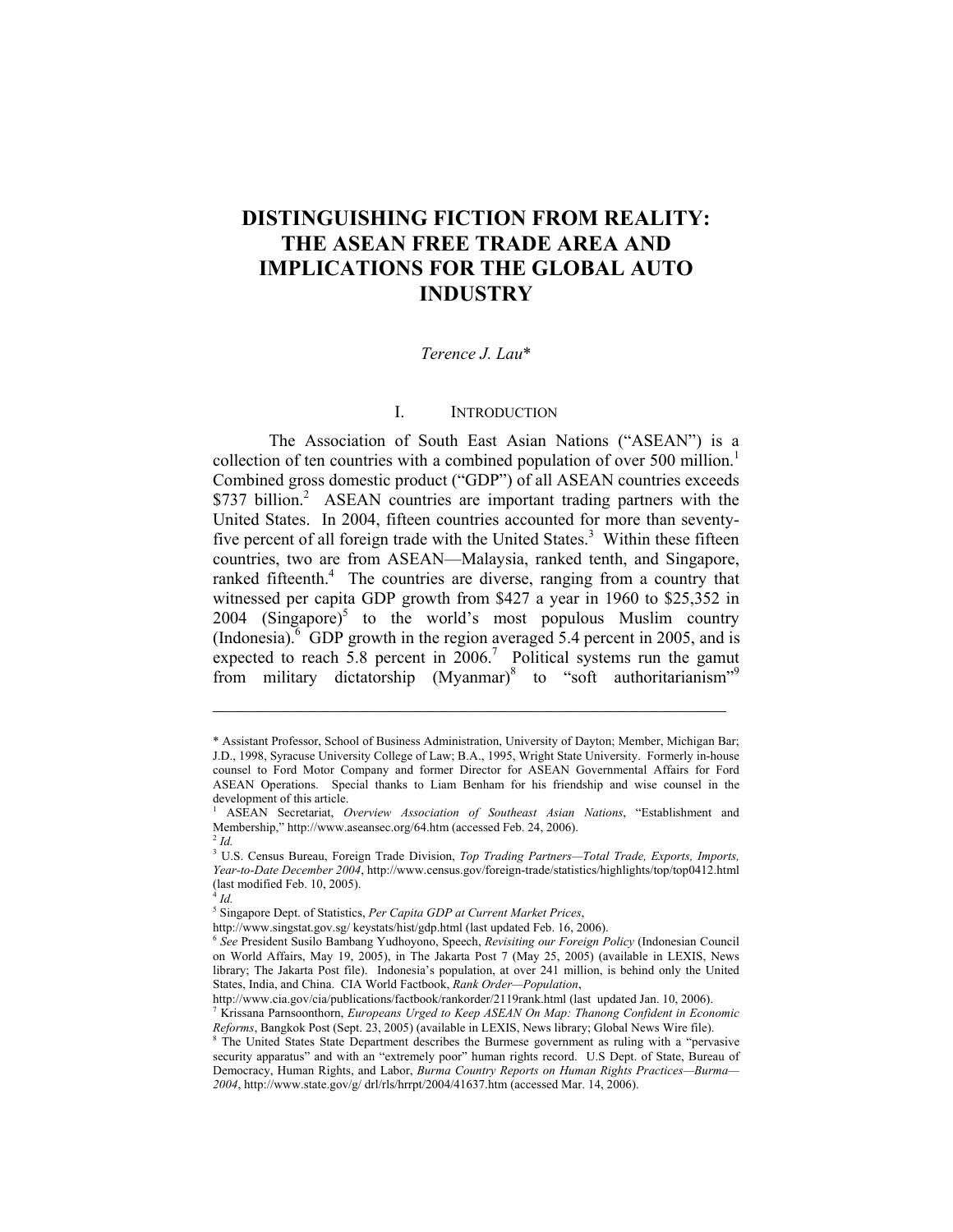(Singapore and Malaysia) to liberal democracy (Thailand).<sup>10</sup> Economically, the picture is equally scattered. While virtually all member countries claim to embrace capitalism (Laos remains officially communist even in its economic system), $\frac{11}{11}$  member state economies range from the highly capitalistic with a tradition of governmental non-interference and transparency (Singapore)<sup>12</sup> to a highly controlled, high import quota and tariff and non-tradable currency regime  $(Myanmar)$ .<sup>13</sup> ASEAN countries, while geographically close to each other, seem to share little in common with each other. In spite of this, ASEAN sought to undertake economic integration in 1976, $^{14}$  and the results have been mixed.<sup>[15](#page-2-5)</sup>

This Article explores the ASEAN Free Trade Agreement ("AFTA") and its implications for the regional and global auto industry. Section I of this article provides a brief history of ASEAN and its attempts to integrate regionally. It outlines the reasons for regional economic integration, and traces the current literature in this area. Section II provides an overview of the current auto industry in each of the major auto-producing countries in ASEAN: Thailand, Philippines, Indonesia, Vietnam, and Malaysia. It will also explain Malaysia's protected auto industry and Malaysia's attempts to delay implementation of AFTA, and its neighboring countries' reactions. Section III will describe the very first exchange of completely built-up vehicles ("CBU") within ASEAN under the precursor to AFTA, the ASEAN Industrial Cooperation Scheme ("AICO"), and its implications for the future of ASEAN. Section IV will expand on the concept of economic integration by describing current efforts by the auto industry to integrate, thus reducing its costs, increasing quality, and increasing consumer choices. Finally, Section V of this Article will draw some conclusions about the lessons learned from the auto industry's experience with AFTA, and will suggest that further economic integration will provide ASEAN with a credible and stable path to future growth even as the ascendant China continues to draw foreign direct investment from the region.

1

<sup>9</sup> Randall Peerenboom, *Show Me the Money: The Dominance of Wealth in Determining Rights Performance in Asia*, 15 Duke J. Comp. & Intl. L. 75, 76 (2004).<br><sup>10</sup> D.C. Kennedy, *In Search of a Balance Between Police Power and Privacy in the Cybercrime Treaty*, 9

<span id="page-2-0"></span>Rich. J.L. & Tech. 1 (Fall 2002).

<span id="page-2-1"></span><sup>&</sup>lt;sup>11</sup> U.S. Dept. of State, Bureau of East Asian and Pacific Affairs, *Background Note: Laos*,

<span id="page-2-2"></span>

http://www.state.gov/r/ pa/ei/bgn/2770.htm (accessed Mar.14, 2006).<br><sup>12</sup> Singapore's corruption-free government and friendly investment policies have resulted in growth rates that averaged eight percent between 1960 and 1999. U.S. Dept. of State, Bureau of East Asian and Pacific Affairs, *Background Note: Singapore*, http://www.state.gov/r/pa/ei/bgn/2798.htm (accessed Mar. 14, 2006) [hereinafter *Background Note: Singapore*].

<span id="page-2-3"></span><sup>&</sup>lt;sup>13</sup> Myanmar (also known as Burma) has suffered from economic mismanagement that has caused a downward economic spiral for most Burmese citizens. U.S. Dept. of State, Bureau of East Asian and Pacific Affairs, *Background Note: Burma*, http://www.state.gov/r/pa/ei/bgn/35910.htm (accessed Mar. 14, 2006) [hereinafter *Background Note: Burma*]. 14 Deborah A. Haas, Student Author, *Out of Others' Shadows: ASEAN Moves Toward Greater Regional* 

<span id="page-2-4"></span>*Cooperation in the Face of the EC and NAFTA*, 9 Am. U.J. Intl. L. & Policy 809, 813 (Spring 1994). 15 *See generally* George O. White, III, Student Author, *From Snowplows to Siopao—Trying to Compete* 

<span id="page-2-5"></span>*in a Global Marketplace: The ASEAN Free Trade Area*, 8 Tulsa J. Comp. & Intl. L. 177 (2000). *See also* Haas, *supra* n. 14, at 810 (noting that ASEAN "lack[s] a strong record in economic achievement").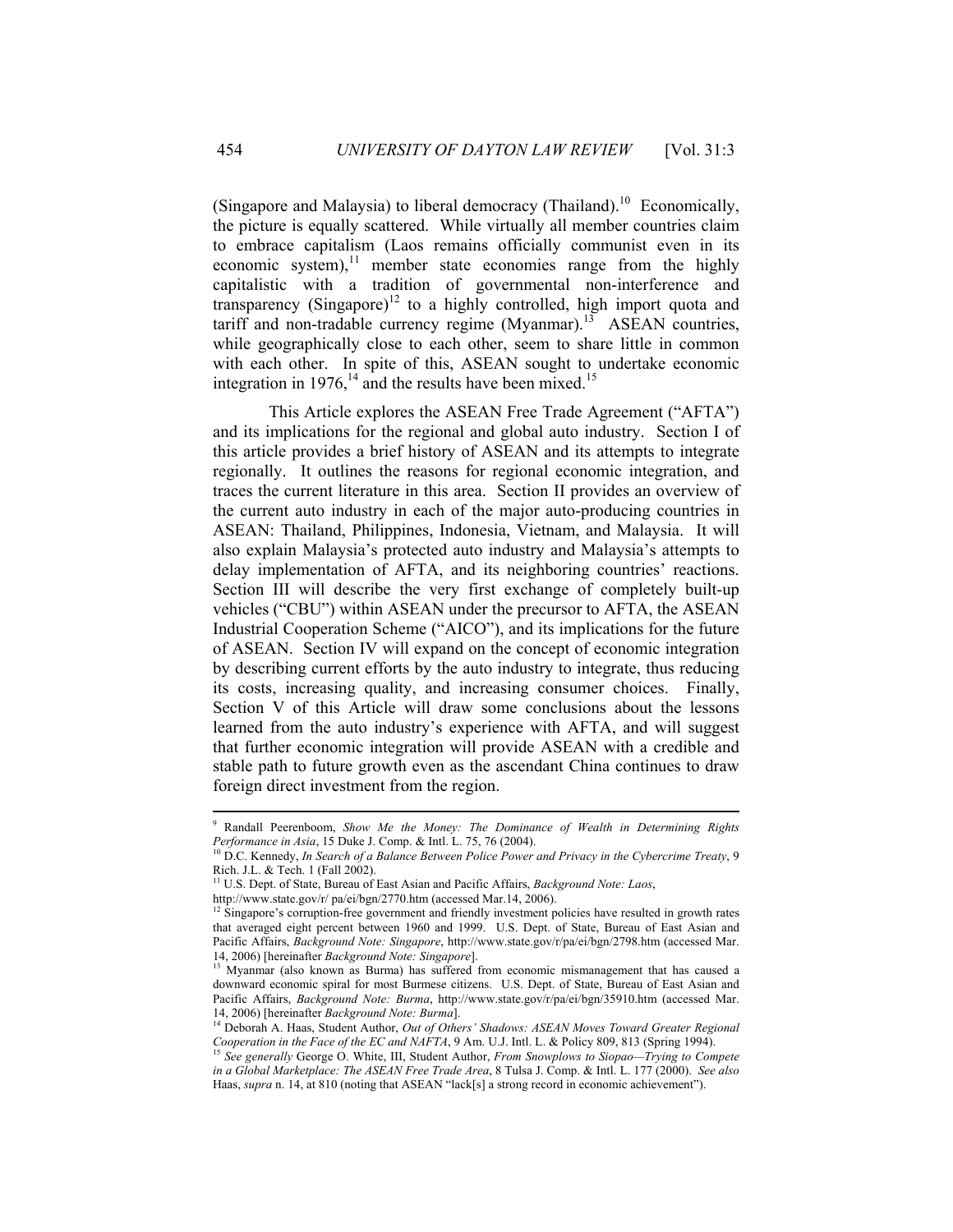#### II. ASEAN AND ATTEMPTS AT REGIONAL ECONOMIC INTEGRATION

#### A. *Post-War Southeast Asia: ASEAN Forms*

In order to understand AFTA, one must examine the historical context which gave rise to ASEAN. Prior to the Second World War, most Southeast Asian nations were colonies of European powers.<sup>16</sup> Japan's war effort had driven up its appetite for raw materials, and Southeast Asia provided a key source for those materials.<sup>17</sup> On December 7, 1941, in addition to bombing Pearl Harbor, the Japanese also launched military operations against Malaysia (then Malaya), the Philippines, and Hong Kong.<sup>18</sup> On January 2, 1942, Japanese troops captured Manila.<sup>19</sup> Kuala Lumpur fell on January 11, and Singapore followed on February 15.<sup>20</sup> Burma and portions of the Netherlands East Indies quickly followed suit.<sup>21</sup>

Just as quickly as the Japanese established occupation in Southeast Asia, Japan began losing ground once the United States joined the war.<sup>22</sup> After the atomic bombing of Hiroshima and the Japanese surrender in 1945, many countries in Southeast Asia sought independence from their former colonial masters. Indonesia, for example, declared independence from the Netherlands in 1945, and settled hostilities with the Dutch in 1949.<sup>23</sup> Burma was granted independence from Great Britain in 1948.<sup>24</sup> The Philippines gained its independence from the United States in 1946, a process that started in 1935 but was interrupted by Japanese occupation.<sup>25</sup> Malaysia won independence from Great Britain in  $1957<sup>26</sup>$  Singapore joined the British Borneo states of Sarawak and Sabah to form the Federation of Malaya in  $1963.<sup>27</sup>$  Indonesia objected to this move and severed trade with Malaysia.<sup>28</sup> After some friction and negotiations with the central government in Kuala

<span id="page-3-0"></span><sup>16</sup> Nicholas Tarling, *The Establishment of the Colonial Regimes*, in *The Cambridge History of Southeast Asia, Volume Two: The Nineteenth and Twentieth Centuries* 5, 5-72 (Nicholas Tarling ed., Cambridge U. Press 1992).

<span id="page-3-1"></span><sup>17</sup> A.J. Stockwell, *Southeast Asia in War and Peace: The End of European Colonial Empires*, in *The Cambridge History of Southeast Asia: Volume Two: The Nineteenth and Twentieth Centuries*, 329, 330 (Nicholas Tarling ed., Cambridge U. Press 1992).<br><sup>18</sup> Id.

<span id="page-3-3"></span><span id="page-3-2"></span>

<sup>18</sup> *Id.*<sup>19</sup> *Id.* at 331. 20 *Id.* 

<span id="page-3-4"></span>

<span id="page-3-5"></span> $\frac{21}{22}$  *Id.* at 332.

<span id="page-3-7"></span><span id="page-3-6"></span>

<sup>22</sup> *Id.* at 332. 23 U.S. Dept. of State, Bureau of East Asian and Pacific Affairs, *Background Note: Indonesia*,

<span id="page-3-9"></span><span id="page-3-8"></span>

http://www.state.gov/ r/pa/ei/bgn/2748.htm (accessed Mar. 14, 2006).<br><sup>24</sup> Background Note: Burma, supra n. 13.<br><sup>25</sup> U.S. Dept. of State, Bureau of East Asian and Pacific Affairs, Background Note: Philippines,<br>http://www.st

<span id="page-3-10"></span>http://www.state.gov/r/pa/ei/bgn/2794.htm (accessed Mar. 14, 2006). 26 U.S. Dept. of State, Bureau of East Asian and Pacific Affairs, *Background Note: Malaysia*,

<span id="page-3-12"></span><span id="page-3-11"></span>

<sup>&</sup>lt;sup>27</sup> Background Note: Singapore, supra n. 12.<br><sup>28</sup> For an excellent accounting of this phase of Southeast Asia's development, *see* Matthew Jones, *Conflict and Confrontation in South East Asia 1961—1965: Britain, the United States, Indonesia, and the Creation of Malaysia* (Cambridge U. Press 2002).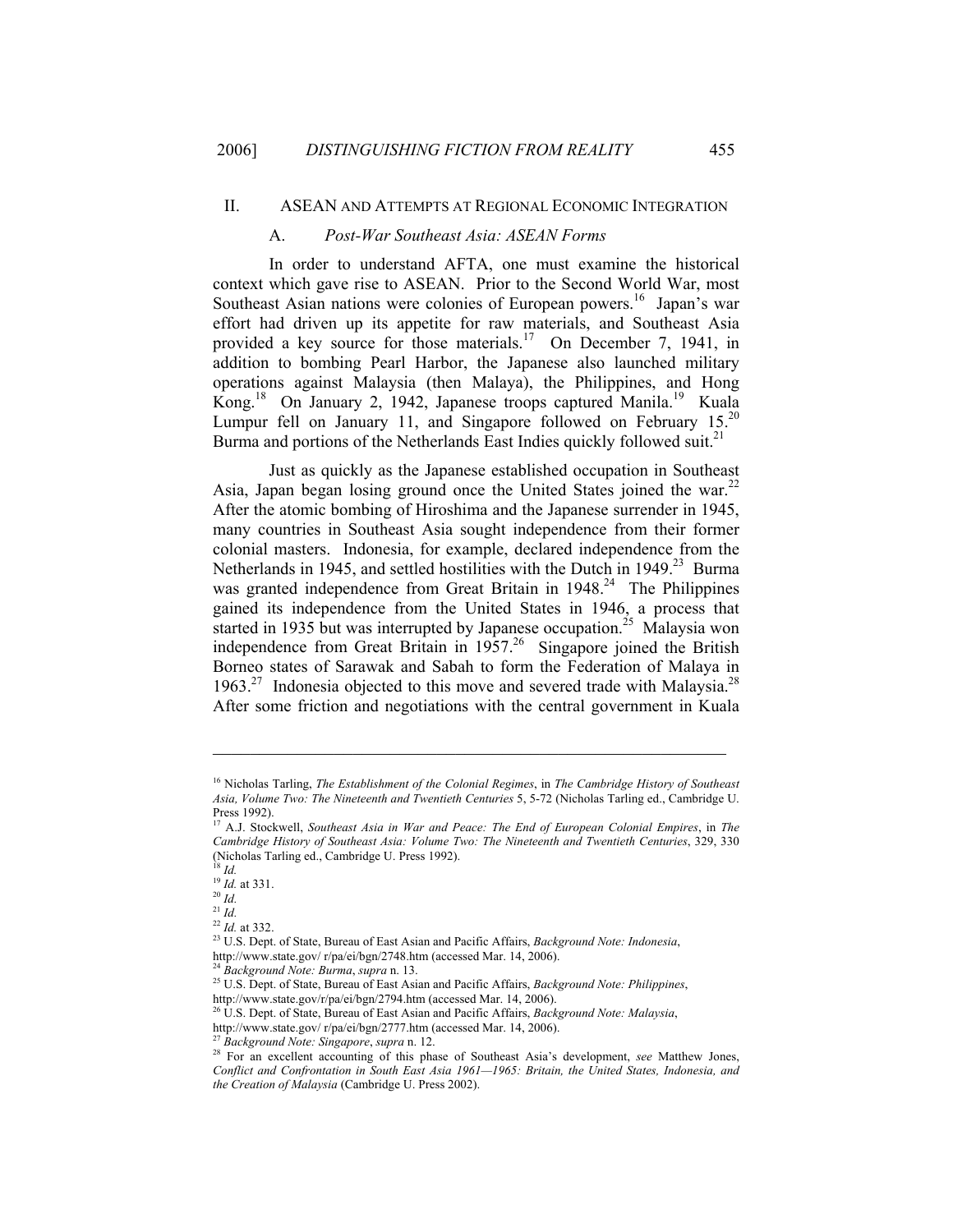# Lumpur, Singapore itself seceded from Malaysia in 1965.<sup>[29](#page-4-0)</sup>

Amidst this background, ASEAN was formed in 1967 with the signing of the ASEAN Declaration in Bangkok. $30$  Original member states included Thailand, Indonesia, Malaysia, Philippines, and Singapore.<sup>31</sup> The short document set forth ASEAN's goals as accelerating economic growth, promoting regional security and stability, and expanding trade.<sup>32</sup> To carry out these goals, the Bangkok Declaration created an annual meeting of Foreign Ministers and a standing committee to carry on the work of ASEAN.<sup>33</sup> In spite of its stated goals, ASEAN's unspoken objective was to create stability in the midst of growing communist insurgencies in Vietnam and Cambodia.<sup>34</sup> All parties involved knew that economic progress would be slow.<sup>[35](#page-4-6)</sup>

# B. *Economic Integration & ASEAN Enlargement*

In 1976, ASEAN members for the first time "created practical programs affecting trade and security.["36](#page-4-7) At the ministerial meeting in Bali, Indonesia that year, the member states signed the Treaty of Amity and Cooperation in Southeast Asia, which established a loose framework for economic cooperation and development. $37$  It also enshrined the ASEAN principle of "[n]on-interference" in the "internal affairs" of other member states.<sup>38</sup> The Declaration of ASEAN Concord, signed at the same meeting, stated that the five member states would cooperate in "trade in order to promote development and growth of new production and trade."<sup>39</sup> These documents initiated the first experiments with regional integration within ASEAN, producing various industrial projects, industrial complementation schemes, and the beginnings of preferential trading rights such as lowered  $\arif f \sinh 40$  None of these initiatives were very successful in creating a cohesive regional trading bloc.<sup>41</sup> Instead, the five member countries started industrializing their own economies and looked beyond each other to

<span id="page-4-0"></span><sup>29</sup> *Background Note: Singapore*, *supra* n. 12. 30 ASEAN Secretariat, *supra* n. 1. 31 *Id.*

<span id="page-4-1"></span>

<span id="page-4-3"></span><span id="page-4-2"></span>

<sup>32</sup> *The ASEAN Declaration (Bangkok Declaration) Thailand, 8 August 1967*,

http://www.aseansec.org/3628.htm (accessed Mar. 14, 2006)). 33 *Id.*

<span id="page-4-4"></span>

<span id="page-4-5"></span><sup>&</sup>lt;sup>34</sup> Lee Kuan Yew, *From Third World to First: The Singapore Story: 1965-2000* 329 (HarperCollins  $2000$ ).<br><sup>35</sup> *Id.* at 330.

<span id="page-4-6"></span>

<span id="page-4-8"></span><span id="page-4-7"></span>

<sup>&</sup>lt;sup>36</sup> Haas, *supra* n. 14, at 813.<br><sup>37</sup> *Treaty of Amity and Cooperation in Southeast Asia Indonesia, 24 February 1976* art. 4-6,

<span id="page-4-10"></span><span id="page-4-9"></span>

http://www.aseansec.org/1217.htm (accessed Mar. 14, 2006).<br><sup>38</sup> *Id.* at art. 2. *39 Declaration of ASEAN Concord Indonesia, 24 February 1976* § B(3)(ii),

http://www.aseansec.org/1216.htm (accessed Mar. 14, 2006). 40 Haas, *supra* n. 14, at 816-18. 41 *Id.*

<span id="page-4-12"></span><span id="page-4-11"></span>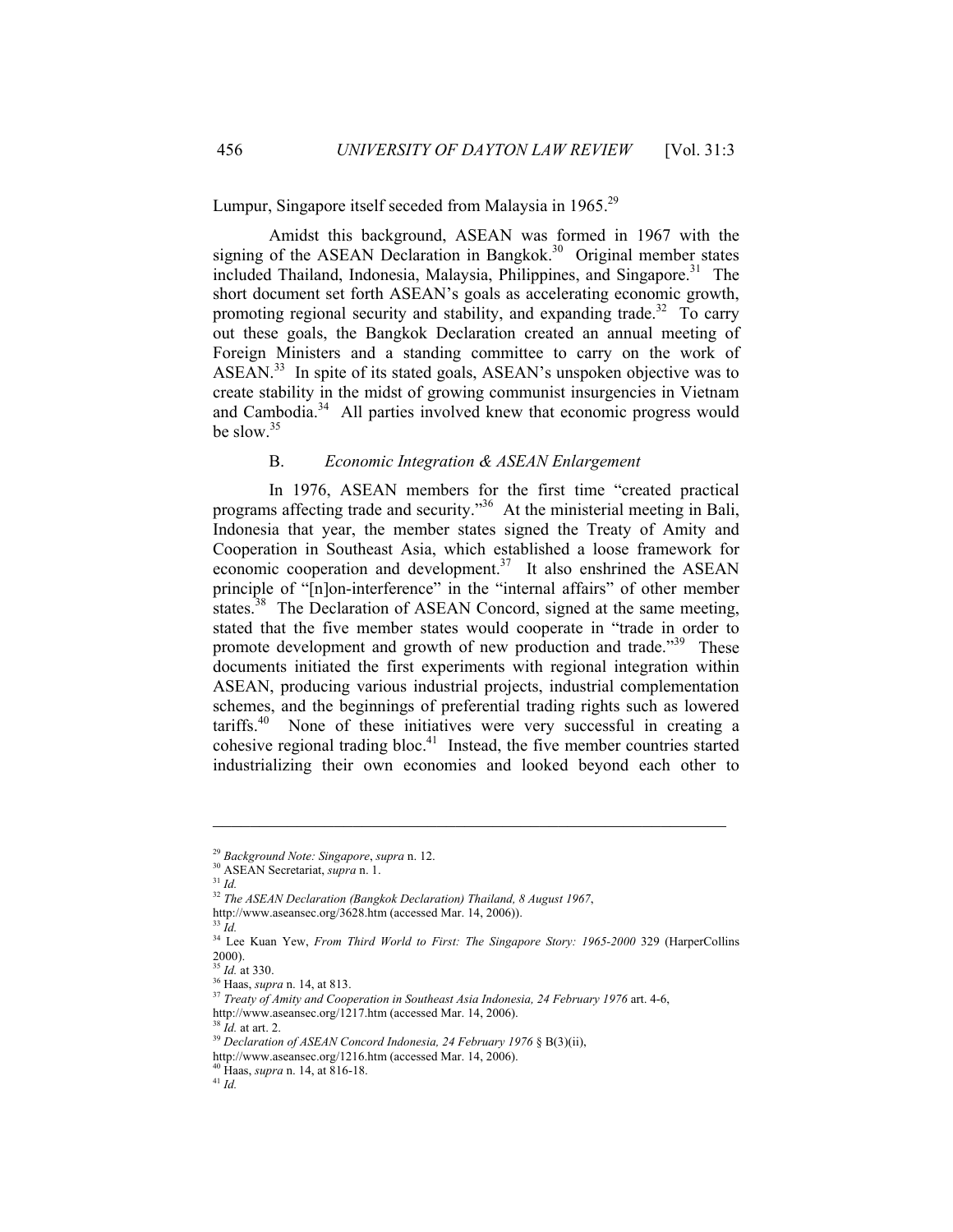establish major trading partners.<sup>42</sup>

In 1984, Brunei joined ASEAN after gaining independence from Great Britain.<sup>43</sup> The tiny nation of 350,000 people depends largely on oil and gas to sustain its economy, and has had very little impact on ASEAN or efforts to integrate regionally. $\frac{4}{5}$ 

By the mid-eighties, ASEAN countries were enjoying a period of relative peace and prosperity. Together with policies that attracted foreign direct investment, most ASEAN countries were enjoying annual growth rates in excess of six to eight percent.<sup>45</sup> Singapore, which had the most liberalized economy and had developed the most economically, had been pushing for some time for an ASEAN-wide regional free trade area, but these efforts had been rebuffed due to suspicion from the other major members.<sup>46</sup> By the late-eighties, however, China and India had begun liberalizing their economies, and foreign direct investment was diverting to those large markets.[47](#page-5-5) Singapore's Prime Minister, Lee Kwan Yew worked with Thai Prime Minister Anand Panyarachun to propose the ASEAN Free Trade Area.<sup>[48](#page-5-6)</sup>

In 1992, during a summit meeting, ASEAN members agreed to regional trade integration and passed three important trade documents.<sup>49</sup> The first was the Singapore Declaration of 1992, which calls for ASEAN members to "move [to] a higher plane of political and economic cooperation" and for the establishment of AFTA with the ultimate goal being tariffs of zero to five percent by  $2008$ .<sup>50</sup> The Framework Agreement on Enhancing ASEAN Economic Cooperation (Framework Agreement) declares that the Common Effective Preferential Tariff ("CEPT") scheme would be the main mechanism for establishing  $AFTA$ <sup>51</sup>. In a nod to the ASEAN culture of non-interference in domestic matters, the Framework Agreement specifically states that while all ASEAN member states would participate in ASEAN "economic arrangements, two or more Member States may proceed first if other Member States are not ready" to liberalize.<sup>52</sup> The dispute resolution clause of the Framework Agreement is startlingly short

<span id="page-5-10"></span>

<span id="page-5-1"></span><span id="page-5-0"></span>

<sup>42</sup> *Id.* at 817. 43 U.S. Dept. of State, Bureau of East Asian and Pacific Affairs, *Background Note: Brunei*,

http://www.state.gov/r/ pa/ei/bgn/2700.htm (accessed Mar. 8, 2006).

<span id="page-5-2"></span> $44 \tilde{I}$ d.

<span id="page-5-3"></span><sup>45</sup> Lee, *supra* n. 34, at 340. 46 *Id.* at 341. 47 *Id.* 

<span id="page-5-4"></span>

<span id="page-5-5"></span> $^{48}$   $^{10}$ .

<span id="page-5-7"></span><span id="page-5-6"></span>

<sup>&</sup>lt;sup>49</sup> Jack I. Garvey, *AFTA after NAFTA: Regional Trade Blocs and the Propagation of Environmental and Labor Standards, 15 Berkeley J. Intl. L. 245, 267 (1997).* 

<span id="page-5-9"></span><span id="page-5-8"></span>

<sup>&</sup>lt;sup>50</sup> Singapore Declaration of 1992 § 2, http://www.aseansec.org/5120.htm (accessed Mar. 14, 2006).<br><sup>51</sup> Framework Agreement on Enhancing ASEAN Economic Cooperation Singapore, 28 January 1992 art. II(A)(2), http://www.aseansec.org/5125.htm (accessed Mar. 14, 2006). <sup>52</sup> *Id.* at art. I(3).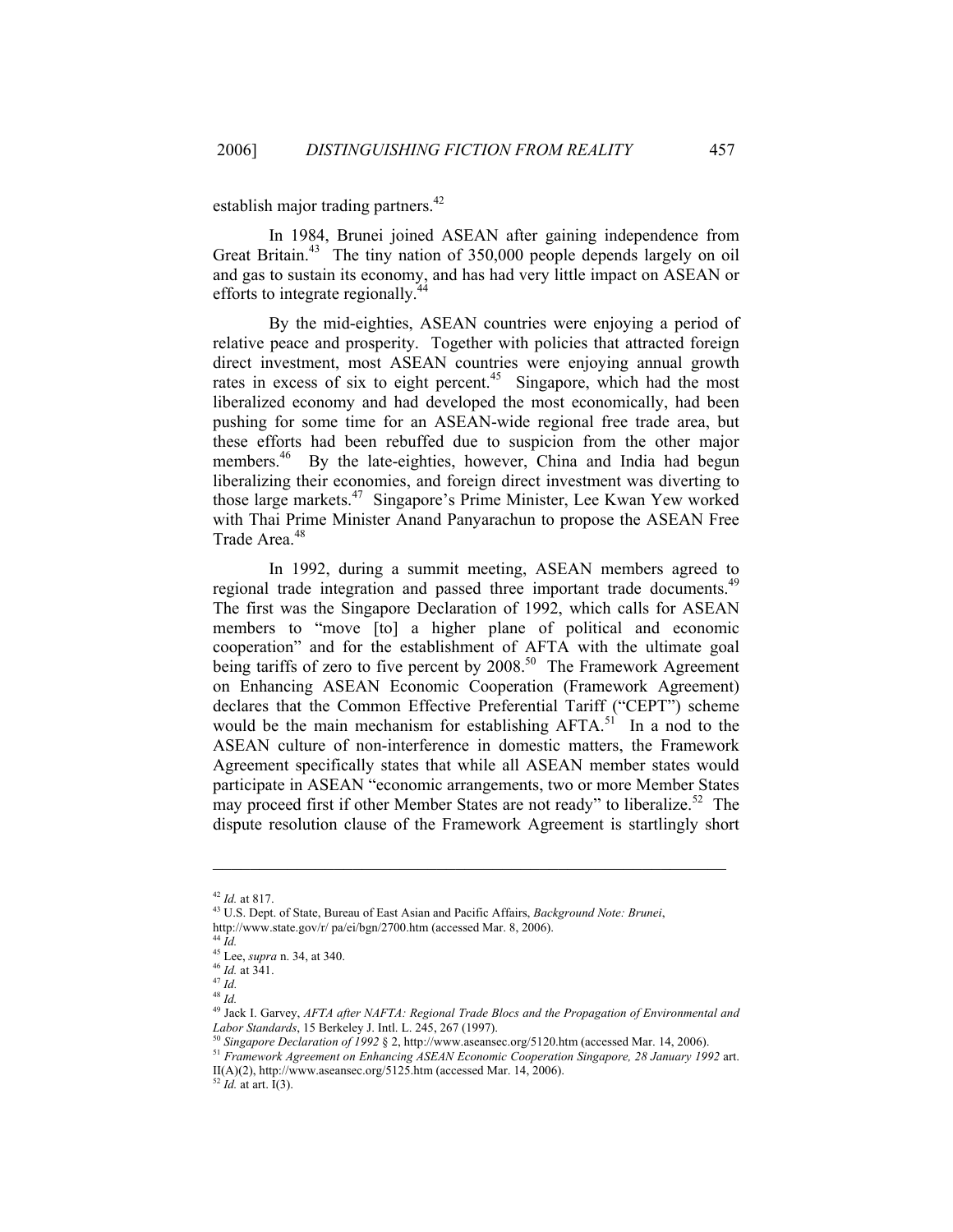and equally conciliatory. It states that any differences between ASEAN members shall "be settled amicably between the parties" and when necessary, an "appropriate body" may be designated to settle the dispute[.](#page-6-0)<sup>53</sup> Finally, the Agreement on the Common Effective Preferential Tariff Scheme for the ASEAN Free Trade Area ("CEPT Agreement") provides for the legal framework of tariff reduction for eligible ASEAN-produced goods.<sup>54</sup> The CEPT Agreement applies to all ASEAN member states and all manufactured goods.<sup>55</sup> Originally, Tariffs were to be reduced to between zero to five percent by  $2008$ <sup>56</sup> Quantitative restrictions and non-tariff barriers were similarly slated for elimination.<sup>57</sup> However, this time frame was later accelerated to 2003.<sup>58</sup>

Although the CEPT Agreement was the most significant step ASEAN had taken to integrate its member economies, it was an agreement that was riddled with significant escapes for economies concerned about the pain that often accompanies economic liberalization. The rules of origin, for example, called for preferential tariffs to be applied to any product "if at least 40% of its content originates from any Member State."<sup>59</sup> This requirement was recently modified to permit twenty percent ASEAN content for purposes of "cumulation."<sup>60</sup> Another provision of the CEPT Agreement, and one later invoked by Malaysia to protect its domestic auto industry, $61$  allowed for an importing country to suspend preferential tariffs "for such time as may be necessary" when import of a particular product threatens to cause "serious injury" to sectors producing like or competitive products in the importing country.<sup>62</sup>

Under the CEPT Agreement, ASEAN member states categorized their tariff lines into four general categories. The General Exception List is to be used only to permanently exclude products for the "protection of national security, public morals, human, animal or plant life, and articles of artistic, historic and archeological value."[63](#page-6-10) The Sensitive List is to be used

<span id="page-6-1"></span><span id="page-6-0"></span>

<sup>&</sup>lt;sup>53</sup> *Id.* at art. IX.<br><sup>54</sup> Agreement On The Common Effective Preferential Tariff (CEPT) Scheme for the ASEAN Free Trade<br>Area Singapore, 28 January 1992, http://www.aseansec.org/5124.htm (accessed Mar. 14, 2006).

<span id="page-6-3"></span>

<span id="page-6-5"></span><span id="page-6-4"></span>

<span id="page-6-2"></span><sup>&</sup>lt;sup>55</sup> *Id.* at art. II.<br><sup>56</sup> *Id.* at art. IV.<br><sup>57</sup> *Id.* at art. V(A).<br><sup>57</sup> *Id.* at art. V(A).<br><sup>58</sup> *Protocol to Amend the Framework Agreement on Enhancing ASEAN Economic Cooperation* art. 1,<br>http://www.aseansec.org/1236

<span id="page-6-7"></span><span id="page-6-6"></span>

<sup>&</sup>lt;sup>59</sup> CEPT Agreement, *supra* n. 54, at art. II(4).<br><sup>60</sup> Implementing Guidelines for Partial Cumulation Under ASEAN Cumulative Rules of Origin

http://www.aseansec.org/17297.pdf (accessed Mar. 14, 2006). These new guidelines have resulted in a boost in export value from countries such as Thailand. Petchanet Pratruangkrai, *AFTA Trade: Exports Boosted by Duty Privileges*, The Nation (Sept. 8, 2005) (available in LEXIS, News library; The Nation file).<br><sup>61</sup> See infra  $\S$  III(E).

<span id="page-6-8"></span>

<span id="page-6-10"></span><span id="page-6-9"></span>

<sup>&</sup>lt;sup>62</sup> CEPT Agreement, *supra* n. 54, at art. VI.<br><sup>63</sup> ASEAN Secretariat, *ASEAN Free Trade Area (AFTA): An Update*,

http://www.aseansec.org/10342.htm (accessed Mar. 8, 2006).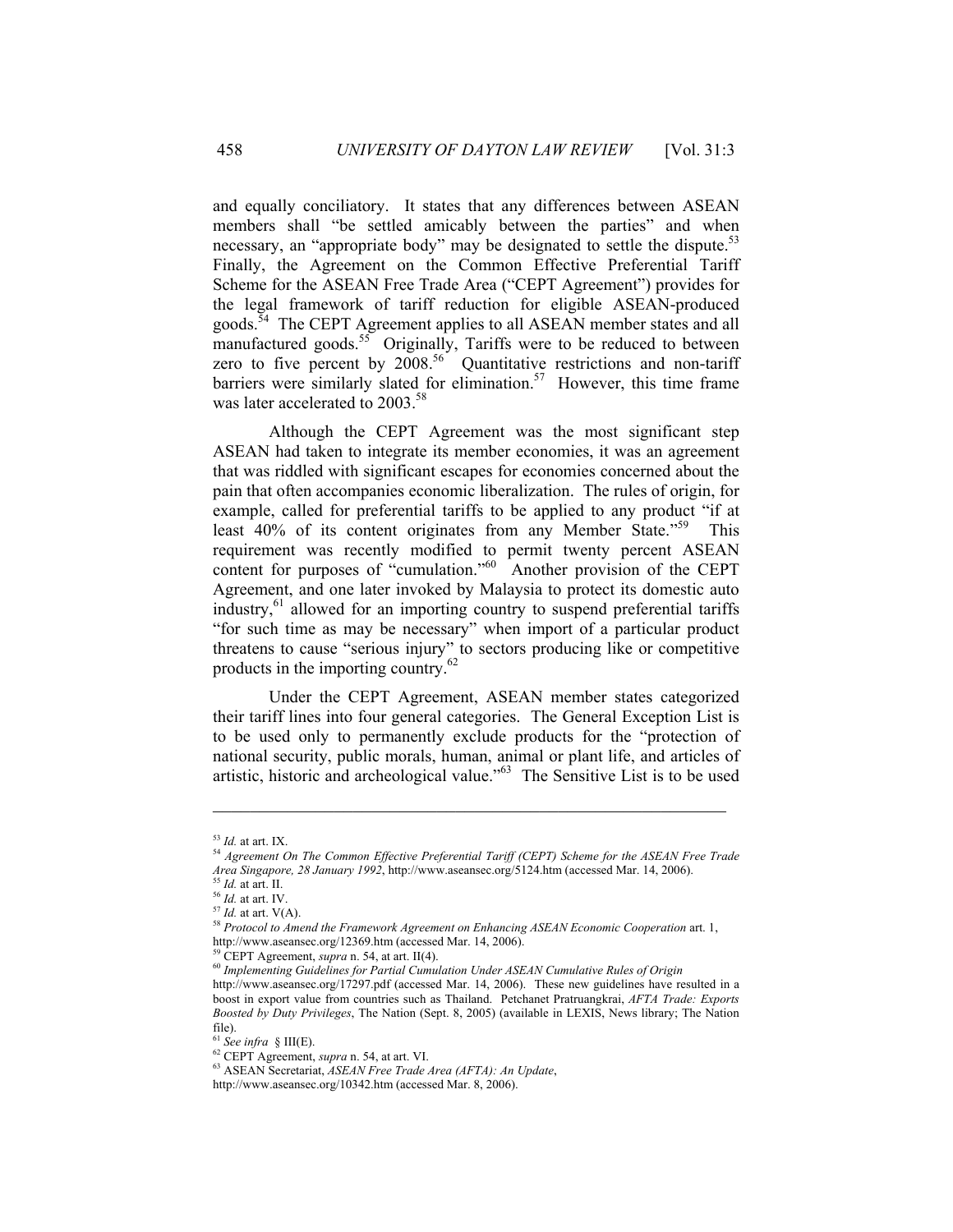for unprocessed agricultural products, which are indeed sensitive items for most ASEAN countries.<sup>64</sup> Items on the Sensitive List are given a longer time frame for liberalization into AFTA[.](#page-7-1)<sup>65</sup>The Temporary Exclusion List is for tariff lines that a government wishes to temporarily shield from trade liberalization.<sup>66</sup> Finally, once an item falls into the Inclusion List, the member state must grant zero to five percent duty privileges for that item.<sup>67</sup>

In late 2004, ASEAN announced another acceleration of liberalization, when the six more developed members of Brunei, Malaysia, Indonesia, the Philippines, Singapore, and Thailand announced the abolition of tariffs in the autos, textiles, and electronics sectors by  $2007<sup>68</sup>$  Cambodia, Laos, Myanmar, and Vietnam were given until 2012 to follow.<sup>69</sup> ASEAN has also announced plans to create an ASEAN Economic Community by 2020[.70](#page-7-6) Components of this Economic Community include AFTA and an ASEAN Single Window (a customs initiative to facilitate trade).<sup>71</sup> In 2005, the inaugural East Asia Summit took place, with the goal of creating an East Asia Free Trade Area.[72](#page-7-8)

# C. *Current Literature*

Prior literature on AFTA and its role in strengthening ASEAN, predictably, has focused on AFTA's genesis. In 1993, shortly after the Singapore meeting that established AFTA, Kenevan and Winden described the key AFTA documents in some detail.<sup>73</sup> Even in that early stage of development, Kenevan and Winden warned that excessive exceptions, unclear definitions, weak dispute resolution mechanisms, and a poorly defined monitoring institution were all key weaknesses in the AFTA founding documents.[74](#page-7-10) Soon thereafter, Haas demonstrated that AFTA was a response to the growing influence of other trading arrangements, particularly the European Union and the North American Free Trade Agreement ("NAFTA"),<sup>75</sup> and recommended ASEAN "actively strive to implement a successful economic framework and a harmonized legal institution."<sup>76</sup> The role that ASEAN might play in a much bigger Asia-

<span id="page-7-0"></span><sup>64</sup> *Id.* 

<span id="page-7-1"></span><sup>65</sup> *Id.* <sup>66</sup> *Id.* 

<span id="page-7-3"></span><span id="page-7-2"></span><sup>67</sup> *Id.* 

<span id="page-7-4"></span><sup>68</sup> Amit Chanda, *ASEAN Accelerates Pace of Progress Towards Free Trading Regime*, World Markets Analysis (Nov. 29, 2004) (available in LEXIS, News library; World Markets Analysis file).

<span id="page-7-5"></span><sup>69</sup> *Id.* 

<span id="page-7-6"></span><sup>70</sup> Mohd Arshi Daud, *Summit to Gauge ASEAN's Attractiveness as Single Economic Entity*, Malaysia Economic News (Dec. 7, 2005) (available in LEXIS, News library; Malaysia Economic News file). 71 *Id.* 

<span id="page-7-8"></span><span id="page-7-7"></span><sup>72</sup> *Id.*

<span id="page-7-9"></span><sup>73</sup> Peter Kenevan & Andrew Winden, *Recent Development: Flexible Free Trade: The ASEAN Free Trade Area*, 34 Harv. Intl. L.J. 224 (1993). 74 *Id.* at 235. 75 Haas, *supra* n. 14, at 821. 76 *Id.* at 867.

<span id="page-7-10"></span>

<span id="page-7-12"></span><span id="page-7-11"></span>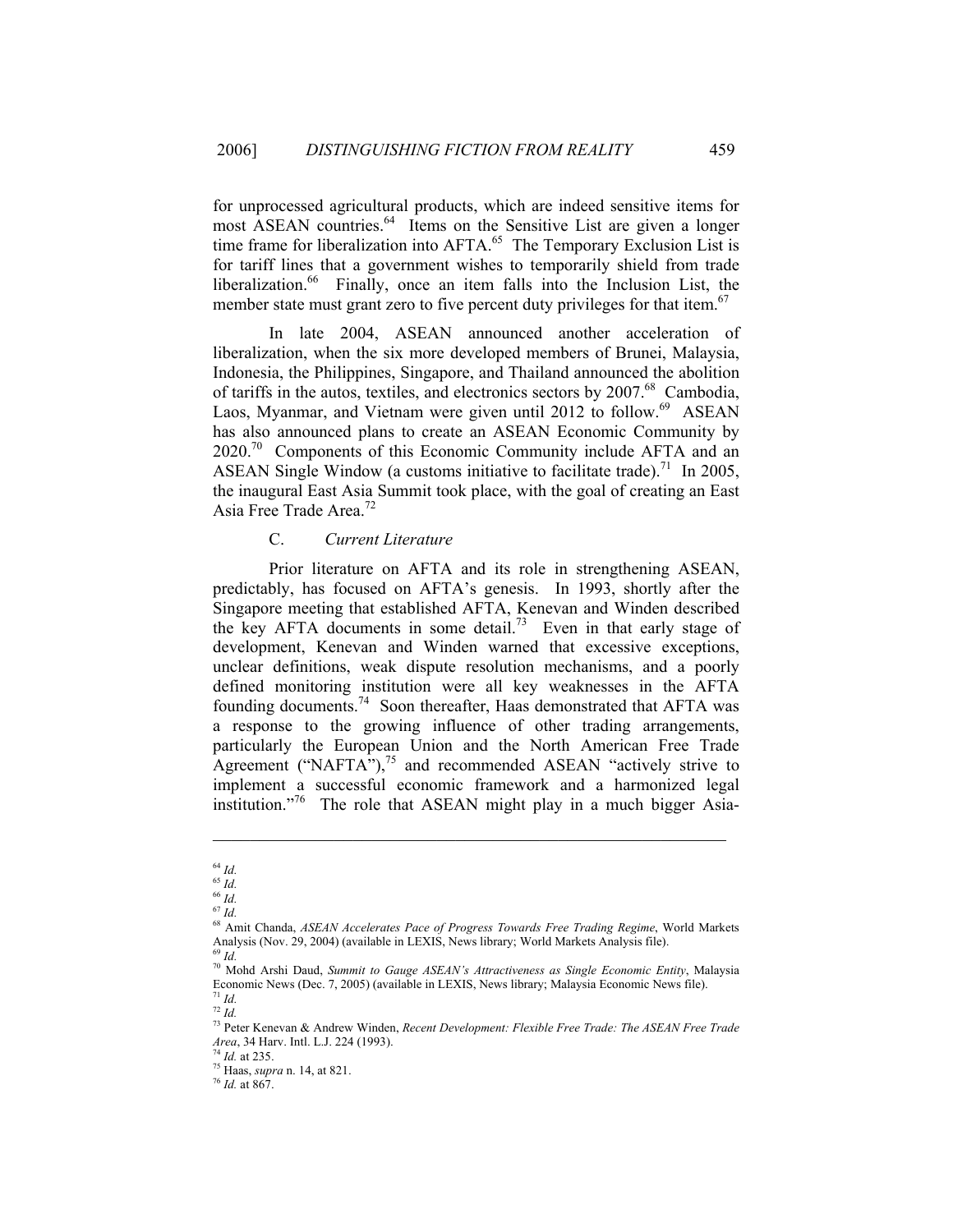Pacific economic grouping was explored by Dichter.<sup>77</sup> Dichter suggests that the development of a large Asia-Pacific economic grouping, founded on international trade law, would be more effective to removing barriers to free trade and could "evolve" to provide a forum to resolve non-trade transnational issues.<sup>78</sup> Kiriyama combined "theoretical prediction" with empirical analysis<sup>79</sup> to suggest that AFTA may be flawed because it only addresses tariff reductions, and true integration requires much more.<sup>80</sup> Other commentators have been critical of AFTA's lack of a robust and transparent dispute resolution mechanism $81$  and suggested that linking trade concessions to environmental and labor standards might produce a more robust free trade area.<sup>82</sup> Most recently, White has reiterated the argument that AFTA has tremendous promise as a regional trading area and predicted that AFTA will prove successful in the long run.<sup>83</sup> Bello, however, has stated that, "We had  $30$  years to build an ASEAN house, and we blew it.<sup>384</sup> He argues that in its first two decades of existence, ASEAN was hijacked by politics. $85$  In essence, he blames AFTA's lack of success on three factors: a lack of a common vision on a free trade area, a lack of relevance to industry, and a lack of effort to make ASEAN a democratic effort involving the people of  $ASEAN.<sup>86</sup>$  $ASEAN.<sup>86</sup>$  $ASEAN.<sup>86</sup>$ 

Thus far, no literature has addressed the success or failure of AFTA in relation to any specific industry, or the consequences of Malaysia's invocation of the AFTA mechanisms for delay of sensitive products or sectors. Current literature is also silent on what the future holds for AFTA, especially in light of a proposed ASEAN-China Free Trade area and the continued march towards bilateral trading agreements by ASEAN's more economically advanced countries. This Article seeks to fill those gaps.

## III. OVERVIEW OF REGIONAL AUTO INDUSTRIES

Within the ten member countries of ASEAN, five (Thailand, Philippines, Indonesia, Vietnam, and Malaysia) have some level of domestic

<span id="page-8-0"></span><sup>77</sup> Harold Dichter, *Legal Implications of an Asia-Pacific Economic Grouping*, 16 U. Pa. J. Intl. Bus. L. 99  $(1995)$ .<br><sup>78</sup> *Id.* at 153.

<span id="page-8-1"></span>

<span id="page-8-2"></span><sup>&</sup>lt;sup>79</sup> Nobuo Kiriyama, *Institutional Evolution in Economic Integration: A Contribution to Comparative Institutional Analysis for International Economic Organization, 19 U. Pa. J. Intl. Econ. L. 53, 96 (1998).* 

<span id="page-8-4"></span><span id="page-8-3"></span> $^{80}$  *Id.* at 97-99.<br><sup>81</sup> Jeffrey A. Kaplan, *ASEAN's Rubicon: A Dispute Resolution Mechanism for AFTA*, 14 UCLA P. Basin L.J. 147, 189 (1996).<br><sup>82</sup> Garvey, *supra* n. 49, at 274.

<span id="page-8-5"></span>

<span id="page-8-7"></span><span id="page-8-6"></span>

<sup>&</sup>lt;sup>83</sup> White, *supra* n. 15, at 199.<br><sup>84</sup> Walden Bello, *Is ASEAN Irrelevant?*, BusinessWorld (Philippines) (Dec. 14, 2004) (available in WL, BUSWLDMAN database).

<span id="page-8-8"></span><sup>85</sup> *Id.* 

<span id="page-8-9"></span><sup>86</sup> *Id.; see also* Walden Bello, *Can the Philippines "Handle" Globalization?*, BusinessWorld (Philippines) (Jan. 25, 2005) (available in LEXIS, News library; BusinessWorld file) (indicating a major problem with ASEAN was indecision on whether to be a stepping stone for global trade or to create a regional bloc with high tariff walls surrounding the member countries).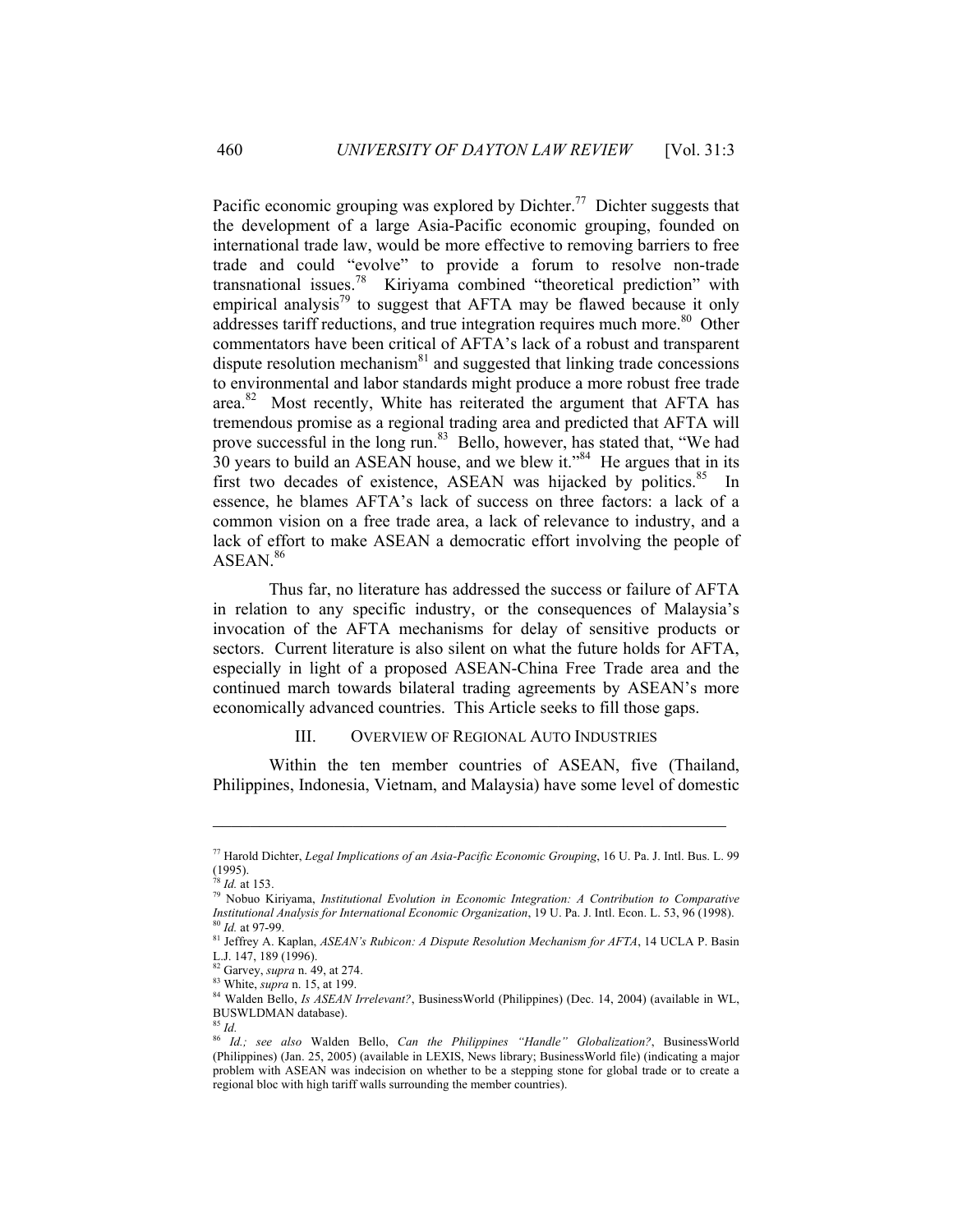auto manufacturing and foreign direct investment by global auto manufacturers. Not surprisingly, these five countries also represent the largest auto markets in the region in terms of vehicle sales. A sixth, Singapore, has no domestic manufacturing base but vehicle sales are still running ahead of Vietnam and therefore remain an important market for manufacturers. Within the countries, there exists a wide range in the level of sophistication in the respective auto industries. Thailand (with its exportoriented strategy attracting large amounts of foreign direct investment) and Malaysia (where a large domestic market has allowed a domestic manufacturer to thrive) represent the most advanced types of manufacturing in the region, with large-scale vehicle production and research and development.87The auto industries in Indonesia, Philippines, and Vietnam are smaller and thus largely limited to assembly of completely knockeddown ("CKD") kits, sourced from other countries. The industries that emerged in these countries began as governments attempted to force industrialization through import substitution policies.<sup>[88](#page-9-1)</sup>

It is not surprising that the world's major automakers are attracted to ASEAN. The region attracted more than \$20 billion in foreign direct investment in 2003, a forty-eight percent increase over the previous year.<sup>89</sup> The foreign direct investment stock (total amount of foreign direct investment) in ASEAN is up over eighty-five percent since  $1995.^{90}$  Over 1.7 million vehicles were sold in the region in 2004, and that number is forecasted to increase to 2.4 million by  $2010$ .<sup>91</sup> AFTA's promise of lowered trade barriers is attractive to all carmakers, from South Korea-based Hyundai-Kia $^{92}$  to niche luxury producers such as Audi, which announced plans to build a plant somewhere in Southeast Asia in  $2004<sup>93</sup>$  Indian automaker Tata, with an eye towards expansion to the rest of Southeast Asia, is exploring assembling pickups in Thailand.<sup>94</sup> Since the implementation of AFTA tariff rates in 2003, intra-ASEAN trade in auto

<span id="page-9-0"></span><sup>&</sup>lt;sup>87</sup> *See e.g. Ready for AFTA and Regional Competition*, New Straits Times 16 (Mar. 27, 2005) (available in LEXIS, News library; New Straits Times Press (Malaysia) file).

<span id="page-9-1"></span><sup>&</sup>lt;sup>88</sup> *Expert Discusses Effects of FTAs on Automotive Industry in Asia*, Thai Press Reports (May 6, 2005) (available in LEXIS, News library; Global News Wire file).

<span id="page-9-2"></span><sup>89</sup> Audrina Gan, *Case Stories: Southeast Asia Back on Track*, The Edge Singapore (Sept. 27, 2004) (available in LEXIS, News library, the Edge Singapore file).

<span id="page-9-3"></span><sup>90</sup> *Id.*

<span id="page-9-4"></span><sup>&</sup>lt;sup>91</sup> Ford Motor Company Economist Conferences, Speech, *South East Asia: If Only There Was Cooperation?* (India, Dec. 7, 2005) (copy on file with author) [hereinafter *Economist Conferences*]. 92 Johanna Iivonen, *Hyundai-Kia Mulling ASEAN Production Operations*, World Markets Analysis (Jan.

<span id="page-9-5"></span><sup>17, 2005) (</sup>available in LEXIS, News library; World Markets Analysis file); *Hyundai Indonesia Upbeat Over This Year's 13,500 Cars Target*, The Jakarta Post (Feb. 14, 2005) (available in LEXIS, News Library; Global News Wire file).

<span id="page-9-6"></span><sup>&</sup>lt;sup>93</sup> Lee Peart, *Audi Mulls New Car Plant in Southeast Asia*, World Markets Analysis (Aug. 10, 2004) (available in LEXIS, News library; World Markets Analysis file).

<span id="page-9-7"></span><sup>&</sup>lt;sup>1</sup> Lee Peart, *Tata to Assemble Pick-Ups in Thailand*, World Markets Analysis (Apr. 1, 2005) (available in LEXIS, News library; World Markets Analysis file).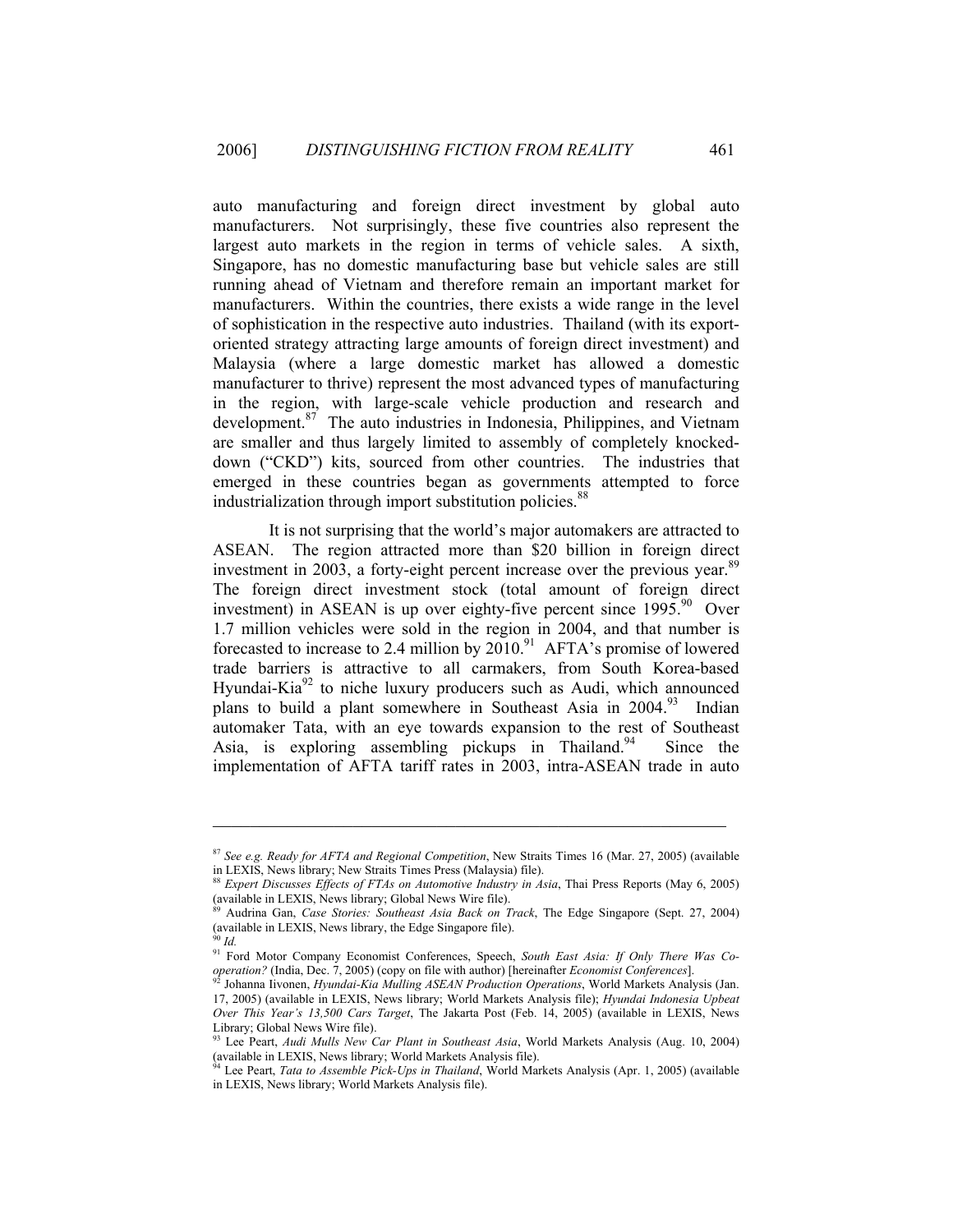products and services increased fifty-five percent from 2002 to 2003.<sup>95</sup> This section will focus on the five primary manufacturing countries within ASEAN and explain their various commitments to regional integration.

#### A. *Thailand*

In 2003, Thailand's economy grew at the second-fastest rate in ASEAN, posting  $6.7$  percent GDP growth.<sup>96</sup> On the eastern seaboard of Thailand, close to the deep-sea port of Rayong lies the Eastern Seaboard Industrial Estate ("Estate"). As one drives into the Estate, a signboard proclaiming the Estate as the *Detroit of the East* greets visitors. Here, General Motors, Ford, BMW, and Toyota have established manufacturing operations to serve both the burgeoning Thai domestic market as well as exports to countries all around the world. No discussion of Thailand's auto industry would therefore be complete without a discussion of both domestic and export markets.

Domestically, Thailand's auto industry grew eighteen percent from 2003 to 2004.<sup>97</sup> The industry is the largest in ASEAN, with over  $625,000$ units sold locally in 2004.<sup>98</sup> The industry is predicted to rise to 890,000 by 2010.<sup>99</sup> Domestic taxes come in the form of excise tax, interior tax, and value added tax, which run from zero to fifty percent.<sup>100</sup> These taxes distort the market to favor pickups and pickup-based sport utility vehicles  $("SUV")$ .<sup>[101](#page-10-6)</sup>

Thailand already ranks as the world's second largest producer of pickup trucks, behind the United States.<sup>102</sup> In 2005, the industry produced over 1 million cars, and in 2006 Thailand will export nearly fifteen percent of its production.<sup>103</sup> The government's stated goal is to increase that ration to fifty percent in the next five years. $104$ 

Not surprisingly, having the strongest and largest auto industry in the region has meant that the Thai government has embraced AFTA. Thailand implemented the five percent AFTA tariff rate for automobiles and parts in 2003.<sup>105</sup> In 2003, Thailand's intra-ASEAN trade in auto products

<span id="page-10-1"></span><span id="page-10-0"></span>

<sup>&</sup>lt;sup>95</sup> *Economist Conferences, supra* n. 91.<br><sup>96</sup> *Case Stories: Southeast Asia at a Glance*, The Edge Singapore (Sept. 27, 2004) (available in LEXIS, News library; The Edge Singapore file).

<span id="page-10-2"></span>

<sup>97</sup> *Economist Conferences*, *supra* n. 91. 98 *Id.* 

<span id="page-10-4"></span><span id="page-10-3"></span><sup>99</sup> *Id.* 

<span id="page-10-5"></span> $\overline{100}$  *Id.* 

<span id="page-10-6"></span> $\overline{101}$  *Id.* 

<span id="page-10-7"></span><sup>102</sup> M. Sarawasthi & Yong Soo Heong, *WTO's Big Bang Liberalisation May Affect APs*, Malaysia Economic News (Aug. 12, 2005) (available in LEXIS, News library; Malaysia Economic News file). 103 *Id.* 

<span id="page-10-9"></span><span id="page-10-8"></span><sup>104</sup> Wichit Chantanusornsiri, *Pact to Help Reach Auto Export Target*, Bangkok Post (Aug. 13, 2005) (available in LEXIS, News library; Global News Wire file).

<span id="page-10-10"></span><sup>105</sup> *Economist Conferences*, *supra* n. 91.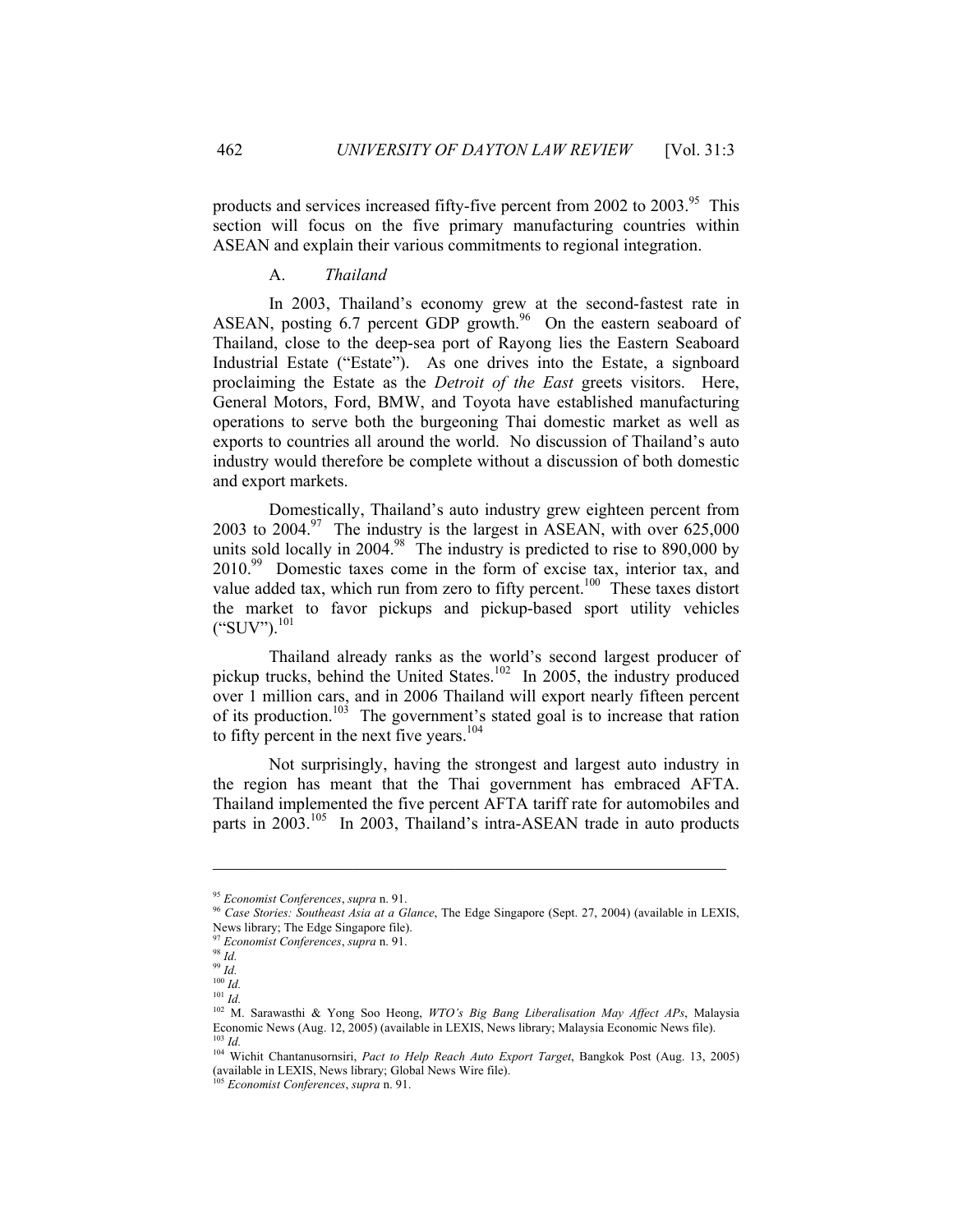increased ninty-six percent from the prior year.<sup>106</sup>

The use of Thailand as an export hub is proof positive of decades of careful government encouragement to establish an industry. In the first five months of 2005, vehicle exports grew forty-seven percent from the year prior.<sup>107</sup> Toyota, Mitsubishi, and the Ford/Mazda joint venture, Auto Alliance Thailand, lead as the top three exporters. Even heavy truck manufacturers such as Mitsubishi's Fuso truck division use Thailand as an export hub to the rest of ASEAN.<sup>108</sup> Since 2004, Thailand is in line to receive new auto industry investments totaling \$2.2 billion.<sup>109</sup>

Thailand's auto industry remains the strongest and most capable within the region. Aggressive foreign direct investment by both United States and Japanese manufacturers has created an industry capable of advanced vehicle manufacturing with quality suitable for exports. Local parts suppliers have strong capabilities and therefore local content in Thaiproduced vehicles is high, further driving the benefits of an open and liberal auto policy in the Kingdom.

## B. *Philippines*

The historical impact of American influence on the Philippine culture is reflected within the domestic auto market. It is ASEAN's only left-hand drive market, and the industry is uniquely characterized by the Jeepney, a home-made vehicle that serves both large families and functions as the unofficial answer to a sprawling country's need for mass public transportation. As there are no official statistics tracking the Jeepney manufacturing industry, this portion of this Article will deal only with the *official* auto industry.

The domestic industry in the Philippines continues to suffer the effects of the 1997 Asian Economic Crisis, even while other industries in the region have recovered to their pre-crisis levels.<sup>110</sup> From 2003-2004, the industry shrank to 88,400 units, the only industry to actually shrink in ASEAN.<sup>111</sup> The industry is forecast to increase to merely 119,000 by 2010.<sup>112</sup> Vehicles in the Philippines are subject to excise and value added taxes in the range of two to sixty percent.<sup>113</sup>

The number of vehicles sold in the Philippines is too small to

<span id="page-11-0"></span> $106$  *Id.* 

<span id="page-11-1"></span><sup>&</sup>lt;sup>107</sup> Tim Urquhart, *Toyota Leads the Way as Thai Car Exports Increase*, World Markets Analysis (July 20, 2005) (available in LEXIS, News library; World Markets Analysis file).

<span id="page-11-2"></span><sup>108</sup> *Mitsubishi Eyes Thailand as Export Hub for CKD Parts*, http://www.nationmultimedia.com/search/ page.arcview.php?clid=6&id=116451&date=2005-05-31 (accessed Mar. 9, 2006).<br><sup>109</sup> *Economist Conferences*, *supra* n. 91.<br><sup>110</sup> *Id.* 

<span id="page-11-3"></span>

<span id="page-11-5"></span><span id="page-11-4"></span>

 $111$  *Id.* 

<span id="page-11-7"></span><span id="page-11-6"></span><sup>112</sup> *Id.* <sup>113</sup> *Id.*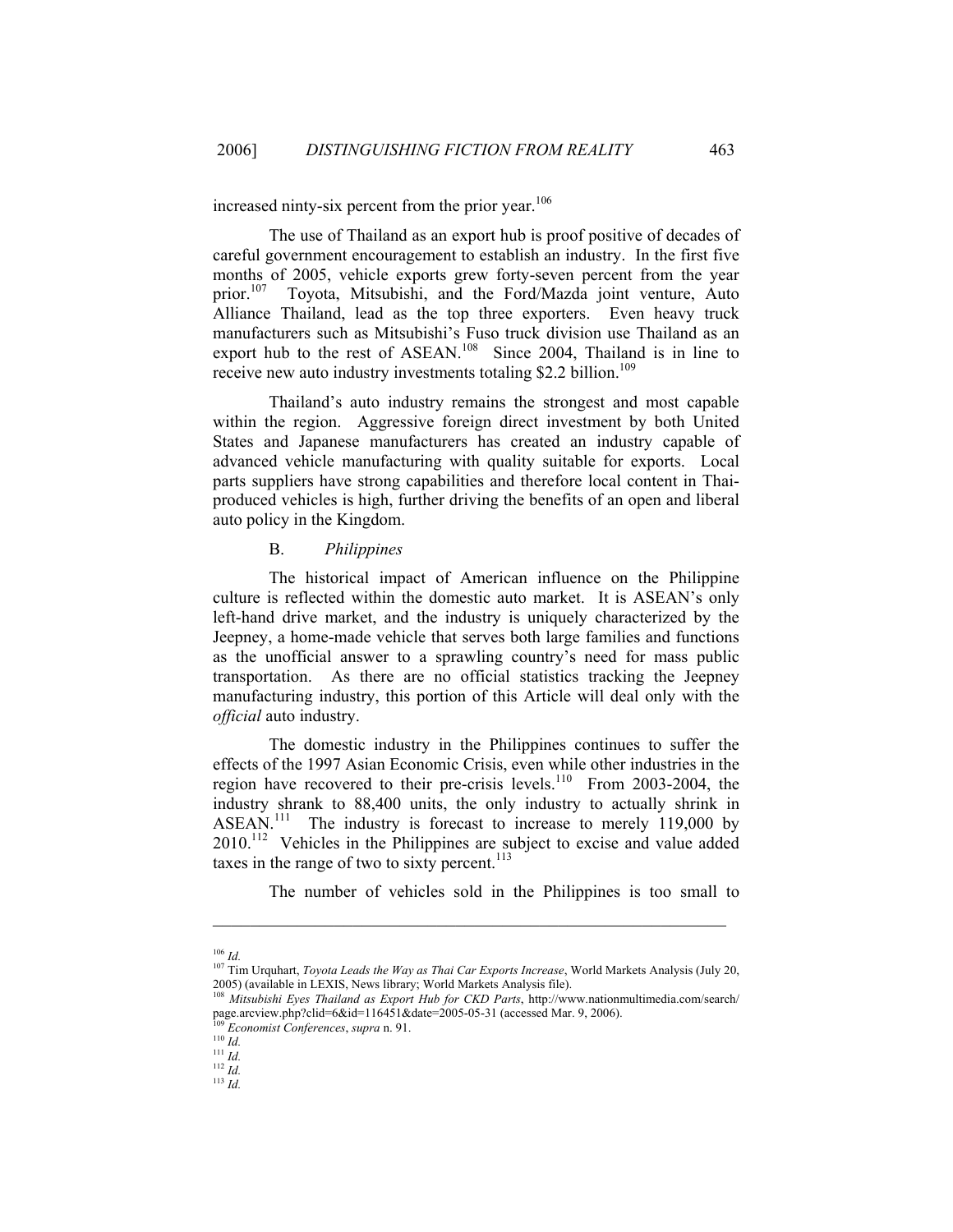sustain domestic manufacturing in a liberalized AFTA environment, and therefore an export strategy is key to the survival of auto assembly plants in the Philippines. Implementing AFTA on time in 2003 with a five percent tariff rate has assisted the Philippines in establishing an export strategy.<sup>114</sup> In 2003, the first year of full AFTA implementation, the Philippines' level of intra-ASEAN trade in auto products increased sixty-eight percent from the prior year. $115$ 

Philippines' auto industry is characterized by a weak domestic market that, alone among its peers, has yet to fully recover from the effects of the Asian economic crisis in 1997-1998. This weak domestic demand has forced many manufacturers and suppliers to trim back their plans for the Philippines. In spite of this, low World Trade Organization (WTO) tariffs on components and vehicle CKD kits have attracted some major automakers to the country. Some levels of exports have started, and the industry remains poised for recovery. Weak political institutions and a long-term lack of cohesion among government leaders, however, continue to threaten long term stability and investor confidence.

# C. *Indonesia*

Indonesia, like its regional counterparts, has been cultivating a local auto industry for over thirty years. Political turmoil and economic upheaval, however, have robbed Indonesia of the similar success that Thailand has enjoyed. An ill-fated attempt to create a national car along the likes of Malaysia's Proton failed when the Japanese and American governments protested to the WTO.<sup>116</sup> While vehicle assembly is making a nice recovery in Indonesia, supplier capability for complex parts remains a problem.<sup>117</sup> The local market is dominated by van and utility multipurpose vehicles, and thus far automakers that have announced AFTA export intentions for Indonesia have focused their efforts on that class of products.<sup>118</sup> Japanese manufacturers have managed their investments well and look poised to take advantage of regional economic integration in Indonesia. Vehicle sales in 2005 were thirty percent higher than in  $2004$ .<sup>119</sup> The domestic market is expected to top 500,000 in 2005, and reach 750,000 by  $2009$ .<sup>120</sup> Domestically sold vehicles are subject to a luxury tax of up to seventy-five

<span id="page-12-0"></span><sup>114</sup> *Id.*

<span id="page-12-1"></span><sup>115</sup> *Id.*

<span id="page-12-2"></span><sup>116</sup> Paulsen K. Vandevert, *The Uruguay Round and the World Trade Organization: A New Era Dawns in the Private Law of International Customs and Trade*, 31 Case W. Res. J. Intl. L. 107, 114 (1999). 117 *JETRO Vows Support for Indonesia's Revitalization Efforts*, The Jakarta Post (Mar. 1, 2005)

<span id="page-12-3"></span><sup>(</sup>available in LEXIS, News library; Global News Wire file).

<span id="page-12-4"></span><sup>118</sup> *See infra* § V.

<span id="page-12-5"></span><sup>119</sup> Tim Urquhart, *High Interest Rates Will Hurt Indonesian Car Sales, Says Mitsubishi*, World Markets Analysis (Sept. 21, 2005) (available in LEXIS, News library; World Markets Analysis file).

<span id="page-12-6"></span><sup>120</sup> Zakki Hakim, *AFTA On Auto Sector Moving Slowly*, The Jakarta Post (Sept. 6, 2005) (available in LEXIS, News library; Global News Wire file).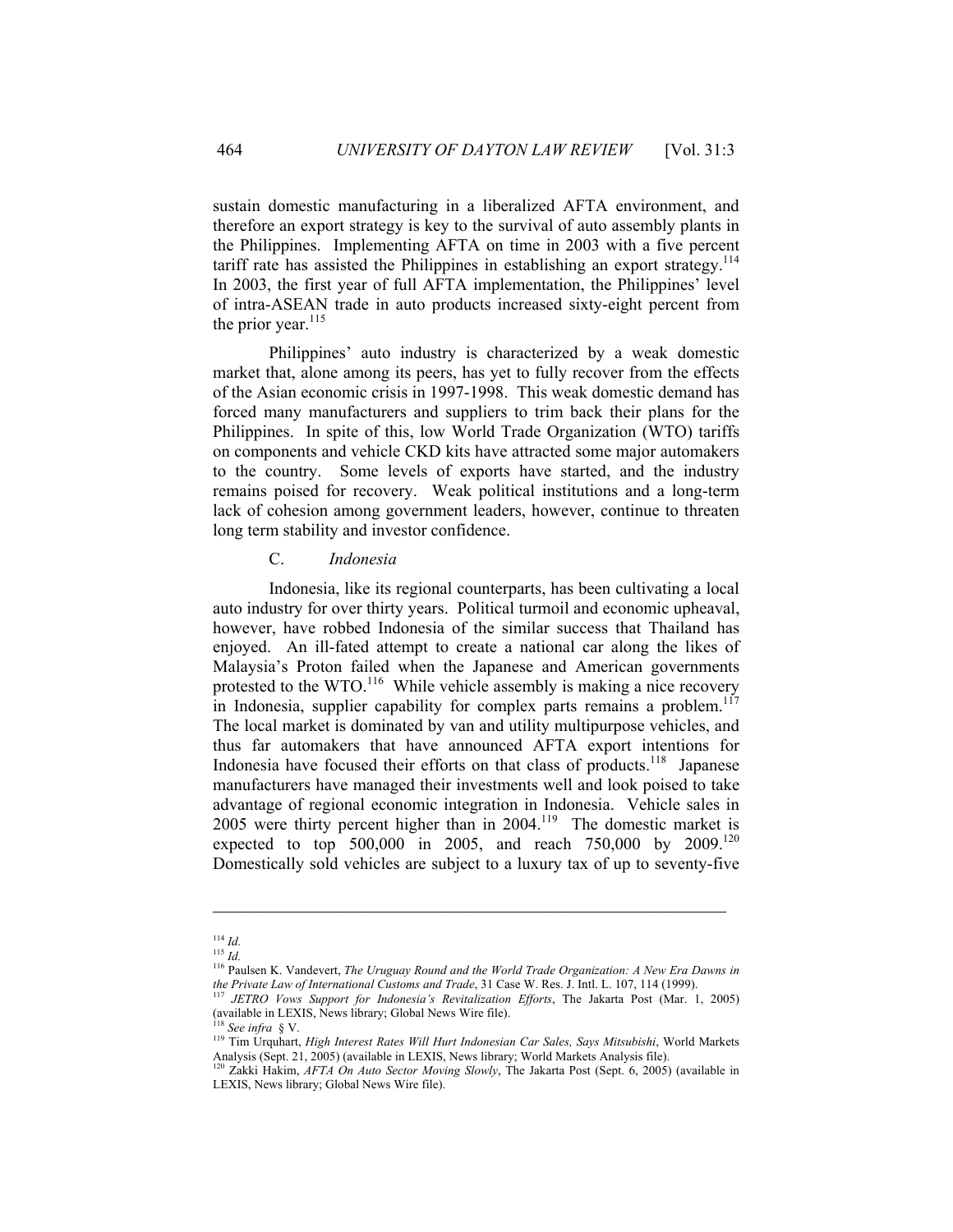percent.<sup>[121](#page-13-0)</sup>

#### D. *Vietnam*

Among ASEAN member economies, Vietnam's has been the fastest growing for a number of years, posting 7.3 percent GDP growth in 2003 and an estimated 7.2 percent in  $2004$ <sup>122</sup>. The auto industry is regulated by the granting of licenses by the government. Thus far, there are fourteen vehicle manufacturing joint ventures, eleven operational and three more underway.<sup>123</sup> In the first half of 2005, the domestic market reached  $16,000$ units, an increase of twenty-six percent from the prior year.<sup>124</sup> For the full year, Vietnam is expected to record sales of  $41,700$  units.<sup>125</sup> The industry is expected to reach  $54,000$  by  $2010$ .<sup>126</sup> Despite the low volumes, vehicle prices in Vietnam are among the highest in the world.<sup>127</sup> Vehicles sold in Vietnam are subject to a Special Consumption Tax of up to sixty percent along with a ten percent value added tax.<sup>128</sup> In 2005, the latest entry into the market, Vinaxuki, commenced operations.<sup>129</sup>

AFTA integration remains a problem for Vietnam. Vietnam requested, and received, a two-year delay on reducing the import of auto parts from Thailand to 2008.<sup>130</sup> In return, Vietnam agreed to reduce tariffs on other lines, including livestock and electrical products.<sup>131</sup> government remains committed to reducing tariffs on CBU vehicles under AFTA, starting with a reduction to twenty percent in  $2008$ <sup>132</sup> Shortfalls in customs revenue, however, will likely be offset by increases in internal taxes such as the Special Consumption Tax, currently set at forty percent.<sup>[133](#page-13-12)</sup>

E. *Malaysia* 

Malaysia is a critical auto market in ASEAN. Total vehicle sales in the first eight months of 2004 rose fourteen percent to over 312,000 units.<sup>134</sup> This places Malaysia as the second-largest market in ASEAN, and the

 $\mathcal{L}_\text{max}$  , and the contract of the contract of the contract of the contract of the contract of the contract of the contract of the contract of the contract of the contract of the contract of the contract of the contr

<span id="page-13-10"></span> $131$  *Id.* 

<span id="page-13-1"></span><span id="page-13-0"></span>

<sup>&</sup>lt;sup>121</sup> *Economist Conferences, supra* n. 91.<br><sup>122</sup> *Case Stories: Southeast Asia at a Glance*, The Edge Singapore (Sept. 27, 2004) (available in LEXIS, News library; The Edge Singapore file).

<span id="page-13-2"></span><sup>123</sup> *Vietnam's Largest Private Car Factory Operational*, Vietnam News Briefs (Sept. 6, 2005) (available in WL, VIETNBS database).

<span id="page-13-3"></span> $124$  *Id.* 

<span id="page-13-4"></span><sup>125</sup> *Economist Conferences*, *supra* n. 91. 126 *Id.*

<span id="page-13-5"></span>

<span id="page-13-6"></span><sup>&</sup>lt;sup>127</sup> *Vietnam Proposes Tax Cuts on Imported Cars within ASEAN*, Vietnam Economic Times 1 (Jan. 20, 2005) (available in LEXIS, News library; The Global News Wire file).

<span id="page-13-7"></span><sup>128</sup> *Economist Conferences*, *supra* n. 91. 129 *Id.* 

<span id="page-13-8"></span>

<span id="page-13-9"></span><sup>130</sup> *Vietnam Cuts Import Tariffs for Thai Products*, Thai Press Reports (Apr. 13, 2005) (available at 2005 WLNR 5689977).

<span id="page-13-11"></span><sup>132</sup> *Vietnam Proposes Tax Cuts on Imported Cars within ASEAN*, *supra* n. 127 at 1. 133 *Id.* 

<span id="page-13-13"></span><span id="page-13-12"></span>

<sup>&</sup>lt;sup>134</sup> Lee Peart, *Proton Comes Out Fighting Ahead of 2005 Malaysian AFTA Compliance*, World Markets Analysis (Sept. 30, 2004) (available in LEXIS, News library; World Markets Analysis file).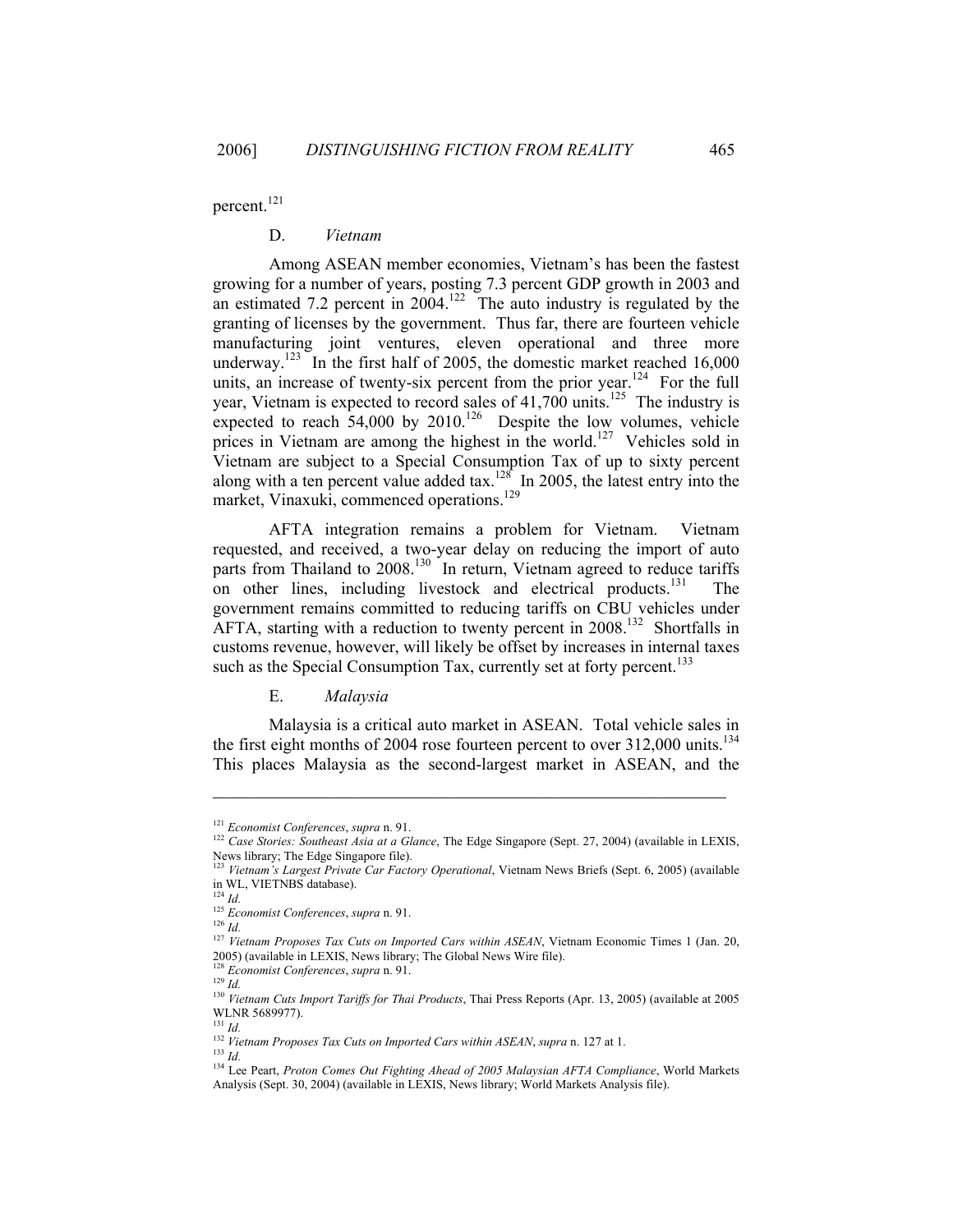largest for passenger cars. In 2005, the industry is expected to sell 520,000 units.<sup>135</sup> By 2010, the industry is expected to rise to 639,000 units.<sup>136</sup> If Malaysia fully implemented AFTA, a host of car companies would be interested in expansion plans there.<sup>137</sup> Unfortunately, other considerations have meant that those plans are still collecting dust on a bookshelf.

Malaysia's domestic auto industry is dominated by Proton, a national carmaker owned by the government. Protectionist government measures have meant that Proton traditionally enjoyed market share in excess of sixty percent.<sup>138</sup> This share dropped to forty-five percent in 2004, as aggressive price-cutting by Japanese and Korean automakers enabled more Malaysians to purchase non-Proton vehicles. In 2005, the company's goal was to increase market share back to fifty percent,<sup>139</sup> but analysts predicted a further decline in market share to below thirty-five percent.<sup>140</sup> When Proton's management<sup>141</sup> and dealer network<sup>142</sup> complained that the government was not doing enough to protect it from foreign competition, outspoken Minister of International Trade and Industry Datuk Seri Rafidah Aziz said that the government had always taken steps to protect Proton's interest since it began.<sup>143</sup> Aziz also freely admits that whenever Malaysia was forced to reduce tariffs, it engaged in price "simulation" in the market so that there was a sizeable difference between the price of imported and Proton-manufactured vehicles.<sup>[144](#page-14-9)</sup>

Proton's success in an open, liberalized trading environment hinges on its ability to become globally competitive.<sup>145</sup> Tariff and non-tariff measures may protect its market share, but without access to critical new

<span id="page-14-0"></span><sup>135</sup> *Profile—Malaysia's Automotive Industry*, Asia Pulse News (Nov. 30, 2005) (available in LEXIS, News library; News, All (English, Full Text) file).<br><sup>136</sup> Economist Conferences, supra n. 91.

<span id="page-14-1"></span>

<span id="page-14-2"></span><sup>&</sup>lt;sup>137</sup> See e.g. Lee Peart, Sime Darby, Alfa Romeo, in Distribution Talks in Malaysia, World Markets Analysis (Sept. 14, 2004) (available in LEXIS, News library; World Markets Analysis file); *see also Japan's Toyota Motor to Build Plant in Malaysia's Kedah State*, AFX European Focus (Sept. 16, 2004) (available in LEXIS, News library; AFX.COM file) (reporting on Toyota's plans to expand manufacturing in Malaysia in anticipation of market liberalization); *Renault Plans to Introduce More CKD and CBU Models in Malaysia*, Malaysia Economic News (Nov. 17, 2005) (available in LEXIS, News library; Malaysia Economic News file).

<span id="page-14-3"></span><sup>138</sup> *Id.* <sup>139</sup> *Id.* 

<span id="page-14-5"></span><span id="page-14-4"></span><sup>140</sup> Assif Shameen, *Proton Hits Heavy Traffic*, 3942 BusinessWeek 16 (July 25, 2005) (available at WLNR 11427020).

<span id="page-14-6"></span><sup>141</sup> *See e.g.* Mohd Arshi Daud, *Proton Hopes New Auto Policy Can Help Spur Local Economy*, Malaysia Economic News (Apr. 9, 2005) (available in LEXIS, News library; Malaysia Economic News file) (quoting Proton CEO Tengku Tan Sri Mahaleel Tengku Ariff as cautioning the Malaysian government that lowering trade barriers would devastate the Malaysian company). 142 Tim Urquhart, *Proton Dealers Call for Ban on Small-Cars Imports into Malaysia*, World Markets

<span id="page-14-7"></span>Analysis (July 21, 2005) (available in LEXIS, News library; World Markets Analysis file). 143 *Proton Given Govt's Protection Throughout, Says Rafidah*, Malaysia Economic News (Mar. 11, 2005)

<span id="page-14-8"></span><sup>(</sup>available in LEXIS, News library; Malaysia Economic News file).  $^{144}$  *Id.* 

<span id="page-14-10"></span><span id="page-14-9"></span><sup>&</sup>lt;sup>145</sup> *Get Ready to Compete in Open Market*, New Straits Times 14 (May 26, 2005) (available in LEXIS, News library; New Straits Times Press (Malaysia) file).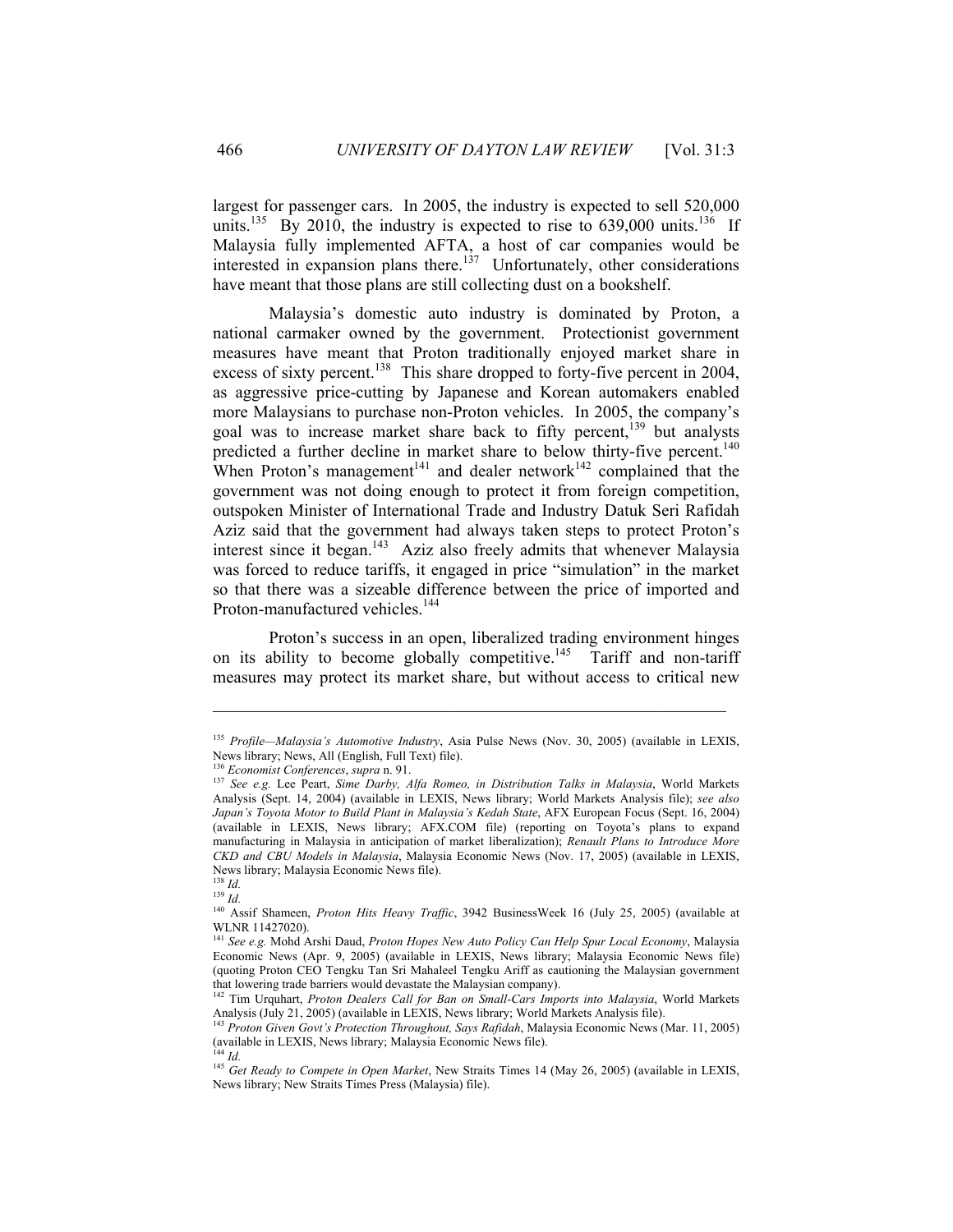technologies and larger markets for economies of scale,<sup>146</sup> it risks being inundated should Malaysia liberalize.<sup>147</sup> One solution would be to find a partner in a global automaker. Throughout 2003 and 2004, the government made no secret of its plans to locate a partner for Proton.<sup>148</sup> Germany's Volkswagen (VW) emerged as an early suitor, and the possibility of a tie-up was greeted with cheer from investors.<sup>149</sup> VW would provide technology, products, capital, and a distribution network outside Malaysia for Proton products.<sup>150</sup> In return, VW would obtain a foothold in the largest passenger car market in ASEAN.<sup>151</sup> Proton, which has excess capacity in its plants, could assemble VW models for distribution in the region.<sup>152</sup> By mid-2005, discussions between Proton and VW were at a standstill.<sup>153</sup> In early 2006, discussions between the two companies collapsed amidst reports that Proton's management refused to cede management control to VW.<sup>154</sup> Proton's share price dropped more than ten percent on the news.<sup>155</sup>

A second carmaker, Perodua, has close ties to Toyota. In 2004, Toyota's Indonesian subsidiary began shipping CKD kits of its Avanza multi-utility vehicle for final assembly by Perodua in Malaysia.<sup>156</sup> Perodua, which is twenty-five percent owned by Toyota's Daihatsu division, has also invested heavily in expanding production capacity in anticipation of AFTA compliance.<sup>157</sup> Analysts agree that Perodua is in much better shape to face AFTA than Proton.<sup>158</sup>

<span id="page-15-0"></span><sup>146</sup> In 2004, Proton only exported six percent of its vehicle production. *Overseas National Car Sales Unsatisfactory*, Malaysia Economic News (Mar. 22, 2005) (available in LEXIS, News library; Malaysia Economic News file).

<span id="page-15-1"></span><sup>&</sup>lt;sup>147</sup> Analyst Graeme Maxton postulates that, "As a marginal producer with falling market share even in its home market, Proton lacks the scale it needs to compete against bigger rivals." Shameen, *supra* n. 140, at 16.

<span id="page-15-2"></span><sup>&</sup>lt;sup>148</sup> See e.g. Proton's Search for Foreign Partner is Aimed for the Best, Malaysia Economic News (Sept. 28, 2004) (available in LEXIS, News library; Malaysia Economic News file) (reporting that Proton is negotiating with "several world leading automotive manufacturers" for a strategic partnership). 149 Thomas Ryard, *Proton in Alliance Talks with VW*, World Markets Analysis (Oct. 1, 2004) (available

<span id="page-15-3"></span>in LEXIS, News library; World Markets Analysis file). 150 John Burton, *Prospects for Proton Look Gloomy*, Financial Times 19 (Jan. 14, 2006) (available in

<span id="page-15-4"></span>LEXIS, News library; Financial Times (London) file). <sup>151</sup> *Id.* 

<span id="page-15-6"></span><span id="page-15-5"></span><sup>152</sup> Paul Newton, *Proton to Manufacture Two VW Models for Asian Market*, World Markets Analysis (Nov. 3, 2004) (available in LEXIS, News library; World Markets Analysis file).

<span id="page-15-7"></span><sup>153</sup> Leela Barrock, *Proton-VW Talks Come to a Standstill*, The Edge Malaysia (July 18, 2005) (available in LEXIS, News library; The Edge Malaysia file).

<span id="page-15-8"></span><sup>154</sup> Newton, *supra* n. 152. 155 *Id.* 

<span id="page-15-10"></span><span id="page-15-9"></span>

<sup>&</sup>lt;sup>156</sup> Lee Peart, *Toyota Indonesia to Begin Avanza Exports to Malaysia*, World Markets Analysis (Oct. 7, 2004) (available in LEXIS, News library; World Markets Analysis file).<br><sup>157</sup> Lee Beart, *Boughus Emparts, Voltigle Bushistics Canacity*, World

<span id="page-15-11"></span><sup>157</sup> Lee Peart, *Perodua Expands Vehicle Production Capacity*, World Markets Analysis (Oct. 8, 2004) (available in LEXIS, News library; World Markets Analysis file). 158 *Perodua Set to Face Auto Liberalisation*, Malaysia Economic News (March 2, 2005) (available in

<span id="page-15-12"></span>LEXIS; News library; Malaysia Economic News file) (pointing out that, as a younger auto company, Perodua started with the knowledge the market would be liberalized eventually); *but see Perodua Says It Requires More Time to Meet Market Liberalisation*, Bernama the Malaysian National News Agency (Mar. 7, 2005) (available in LEXIS, News library; The Global News Wire) (reporting that Perodua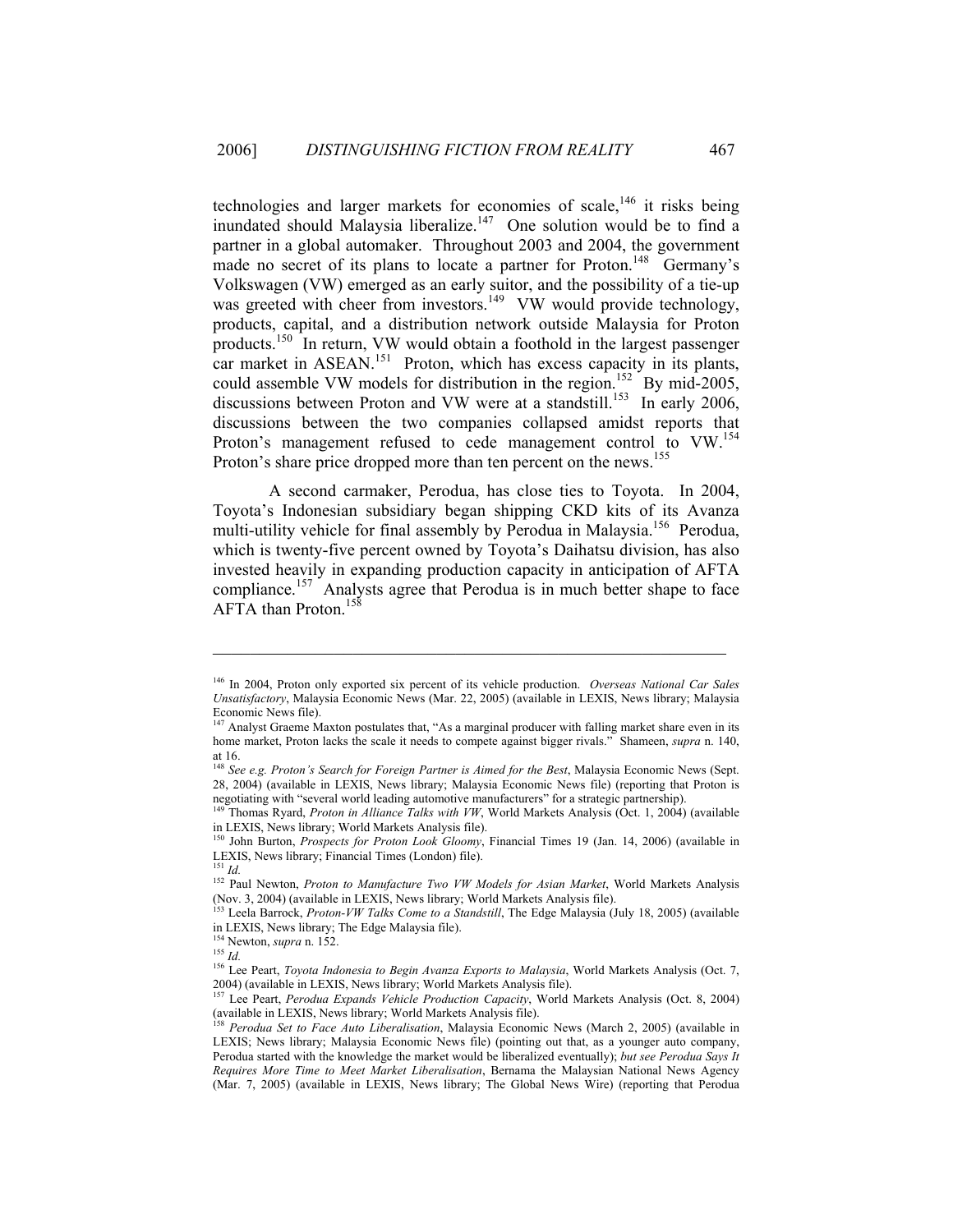In 2000, Malaysia sought to delay transferring auto tariff lines to the Inclusion List under CEPT.<sup>159</sup> In typical collaborative ASEAN fashion, the member states passed the Protocol Regarding the Implementation of the CEPT Scheme Temporary Exclusion List, which permitted member countries to delay implementing AFTA for any product whose transfer into AFTA "would cause or have caused real problems."<sup>160</sup> Malaysia promptly invoked the Protocol to delay transferring over 218 auto-related items into its Inclusion List.<sup>161</sup> Instead of the five percent rate by 2006 as mandated by AFTA, Malaysia sought to delay implementing a twenty percent rate until  $2005$ <sup>162</sup> Assuming a five percent annual step-down, Malaysia would not reach a five percent tariff rate until 2008.<sup>163</sup> Details of how Malaysia would implement the delay were scarce, and even by late 2004, the government had yet to announce how it would liberalize the auto industry.<sup>164</sup> Industry executives were left with no choice but to adopt a wait-and-see approach on how to include Malaysia in their regional integration plans.<sup>[165](#page-16-6)</sup>

Efforts by Malaysia to delay implementation of AFTA brought an angry response from its neighbors, especially Thailand<sup>166</sup> and Indonesia.<sup>167</sup> By the end of 2004, however, as Malaysia appeared ready to lower tariff rates to twenty percent, Thailand was seeking ways to lower the rhetoric with Malaysia.<sup>16</sup>

In 2005, Malaysia carried out its promise to lower the tariff rate for CBU vehicles to twenty percent.<sup>169</sup> The import duty on some classes of

<u>.</u>

executives claim that eleven years existence is not enough for an automotive company to be fully competitive).

<span id="page-16-0"></span><sup>159</sup> Waranee Kunawasen, *ASEAN's Trade Liberalization Falters*, The Nikkei Weekly (Oct. 16, 2000) (available in LEXIS, News library; The Nikkei Weekly (Japan) file). 160 *Protocol Regarding the Implementation of the CEPT Scheme Temporary Exclusion List*, art. 1, at

<span id="page-16-1"></span>http://www.aseansec.org/12365.htm (accessed Mar. 14, 2006).<br><sup>161</sup> Serina Joon, *AFTA: Malaysia at the Crossroads*, The Edge Malaysia (May 30, 2005) (available in

<span id="page-16-2"></span>LEXIS, News library; The Edge Malaysia file).

<span id="page-16-3"></span><sup>162</sup> *Id.* 

<span id="page-16-4"></span><sup>163</sup> *Id.* 

<span id="page-16-5"></span><sup>164</sup> *Rafidah: PM to Announce Full Implementation of AFTA Before Year Ends*, Malaysia Economic News (Sept. 11, 2004) (available in LEXIS, News library; Malaysia Economic News file); Leslie Lopez, *Malaysia to Set Plan to Lower Car-Import Tariffs*, Wall Street Journal A15 (Nov. 11, 2004).

<span id="page-16-6"></span><sup>&</sup>lt;sup>165</sup> See e.g. Clarence Ngui, *The Race Hots Up*, Malaysian Business 16 (Aug. 16, 2004) (available in LEXIS, News library; Malaysian Business file) (quoting various auto executives who have placed a hold on their plans until the Malaysian government clarifies its policies).

<span id="page-16-7"></span><sup>166</sup> *See e.g.* Busrin Treerapongpichit, *Call for Compensation Over Malaysia's Tariff Decision; Lost Opportunity Costs Total B100bn*, Bangkok Post (Apr. 27, 2001) (available in LEXIS, News library; Global News Wire file) (reporting that the Federation of Thai Industries called for Malaysia to compensate Thailand for up to 100 billion baht in "lost opportunity costs").

<span id="page-16-8"></span><sup>&</sup>lt;sup>167</sup> *Indonesia Seeks Malaysian Compensation for AFTA Delay*, Asian Economic News (June 11, 2001)<br>(available in LEXIS, News library; News, All (English, Full Text) file).

<span id="page-16-9"></span>Lee Peart, *Thai Prime Minister Forecasts End to Malaysian Auto Spat in 2005*, World Markets Analysis (Dec. 1, 2004) (available in LEXIS, News library; World Markets Analysis file); *but see Tariff Cuts May be Postponed*, The Nation (May 21, 2005) (available in LEXIS, News library; The Nation file) (indicating Thailand would reciprocate any tariff rate delays implemented by Malaysia). 169 *Profile—Malaysia's Automotive Industry Nov. 2005*, AsiaPulse News (Nov. 30, 2005) (available in

<span id="page-16-10"></span>WL, ASIAPULSE database).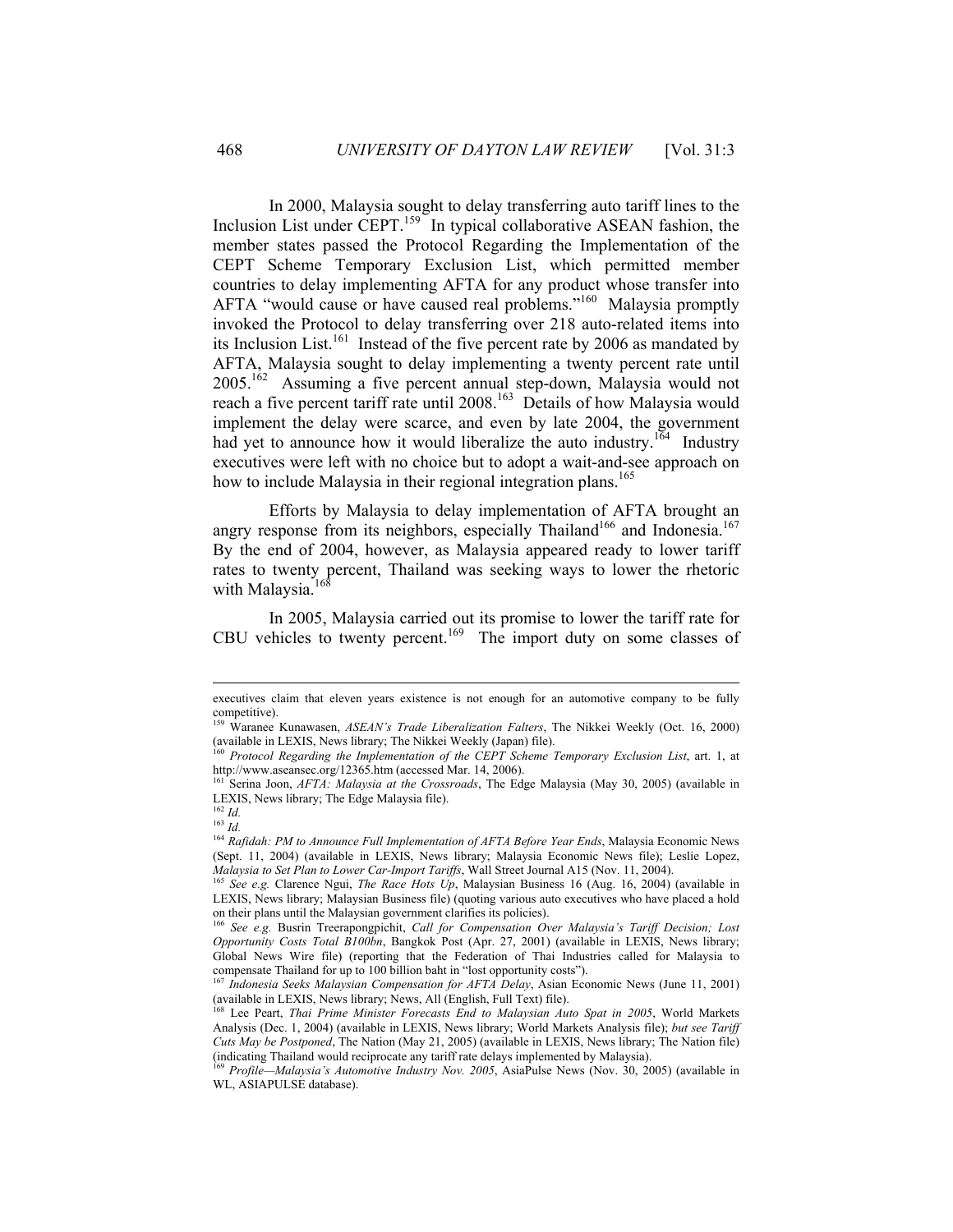vehicles went from 190 percent to twenty percent under AFTA.<sup>170</sup> The long-awaited emergence of the Malaysian Automotive Policy ("MAP"), however,continued to be elusive.<sup>171</sup> The government continued to insist on protectionist measures by simultaneously increasing the excise tax on imported vehicles.<sup>172</sup> In some classes of vehicles, excise duty went from 100 percent to 250 percent[.173](#page-17-3) Proton, however, retained a pricing and profit advantage because of an excise tax rebate.<sup>174</sup> The most controversial measure was to retain the approval process for importing vehicles, a process that allocated the permits to local bumiputeras (persons of Malay ethnicity).[175](#page-17-5) The requirement for an approval permit in order to import vehicles ensures that imported vehicles, in spite of lower tariffs, remain muchmore expensive than Proton vehicles.<sup>176</sup> The use of approval permits has been roundly criticized, even in Malaysia, as an opportunity for cronyism, $177$  a charge the Minister for Industry, Aziz, soundly denies.<sup>[178](#page-17-8)</sup>

The new policy was greeted with dismay by both  $Proton<sup>179</sup>$  and nonnational car companies.<sup>180</sup> Toyota threatened a pullout, and Nissan placed expansion plans on hold.<sup>181</sup> Rather than lead to lower vehicle prices and therefore higher industry volumes, the industry braced itself for higher vehicle prices.<sup>182</sup> By 2008, Malaysia may be forced to abandon the use of approval permits when certain provisions of the WTO agreement come into force.<sup>[183](#page-17-13)</sup>

In the meantime, serious in-fighting at Proton led to at least two attempts to displace Proton's CEO, a protégé of former Prime Minister

<span id="page-17-0"></span><sup>170</sup> Siow Chen Ming, *A Shift in Favour of ASEAN Cars*, The Edge Malaysia (Jan. 10, 2005) (available in LEXIS, News library; The Edge Malaysia file).

<span id="page-17-1"></span><sup>&</sup>lt;sup>171</sup> Even after the new year in 2005, the government was still silent on the measures it was implementing. Azlan Abu Bakar, *Automotive Firms to Meet Ministry on New Tax*, Business Times 1 (Jan. 4, 2005) (available in Lexis, News library; Business Times (Malaysia) file).  $^{172}$  *Id.* 

<span id="page-17-3"></span><span id="page-17-2"></span><sup>&</sup>lt;sup>173</sup> Siow Chen Ming, *Motor Industry Awaits MAP Incentives*, The Edge Singapore (Feb. 7. 2005) (available in LEXIS, News library; The Edge Singapore file).

<span id="page-17-4"></span><sup>&</sup>lt;sup>174</sup> Lee Peart, *Malaysia to Retain Excise Tax Rebate for Proton in 2005*, World Markets Analysis (Dec. 10, 2004) (available in LEXIS, News library; World Markets Analysis file).

<span id="page-17-5"></span><sup>&</sup>lt;sup>175</sup> Zuraimi Abdullah, *Policy on APs to Stay, Says Rafidah*, Business Times 1 (Jan. 8, 2005) (available in LEXIS, News library; Business Times (Malaysia) file).<br><sup>176</sup> M. Sarawasthi, *supra* n. 102.<br><sup>177</sup> *Unravelling the APs Mystery*, New Straits Times (Oct. 9, 2005) (available in LEXIS, News library;

<span id="page-17-7"></span><span id="page-17-6"></span>

New Straits Times Press (Malaysia) file).

<span id="page-17-8"></span><sup>178</sup> Nuraina Samad, *AP Issue is Just One Fish Ball on My Plate*, New Straits Times (Oct. 6, 2005) (available in LEXIS, News library; New Straits Times Press (Malaysia) file). 179 Tim Urquhart, *Proton CEO Criticises Malaysian Government's Car Industry Policy*, World Markets

<span id="page-17-9"></span>Analysis (June 30, 2005) (available in LEXIS, News library; World Markets Analysis file).

<span id="page-17-10"></span>Lee Peart, *Malaysian Auto Assemblers Threaten Exit Over New Duty Regime*, World Markets Analysis (Jan. 13, 2005) (available in LEXIS, News library; World Markets Analysis file). 181 *Id.* 

<span id="page-17-12"></span><span id="page-17-11"></span><sup>&</sup>lt;sup>182</sup> Rizalman Hammim, *Foreign Cars to Cost Up to 10 Per Cent More*, Malay Mail (March 3, 2005) (available in LEXIS, News library; Global News Wire file).

<span id="page-17-13"></span><sup>183</sup> M. Sarawasthi, *supra* n. 102.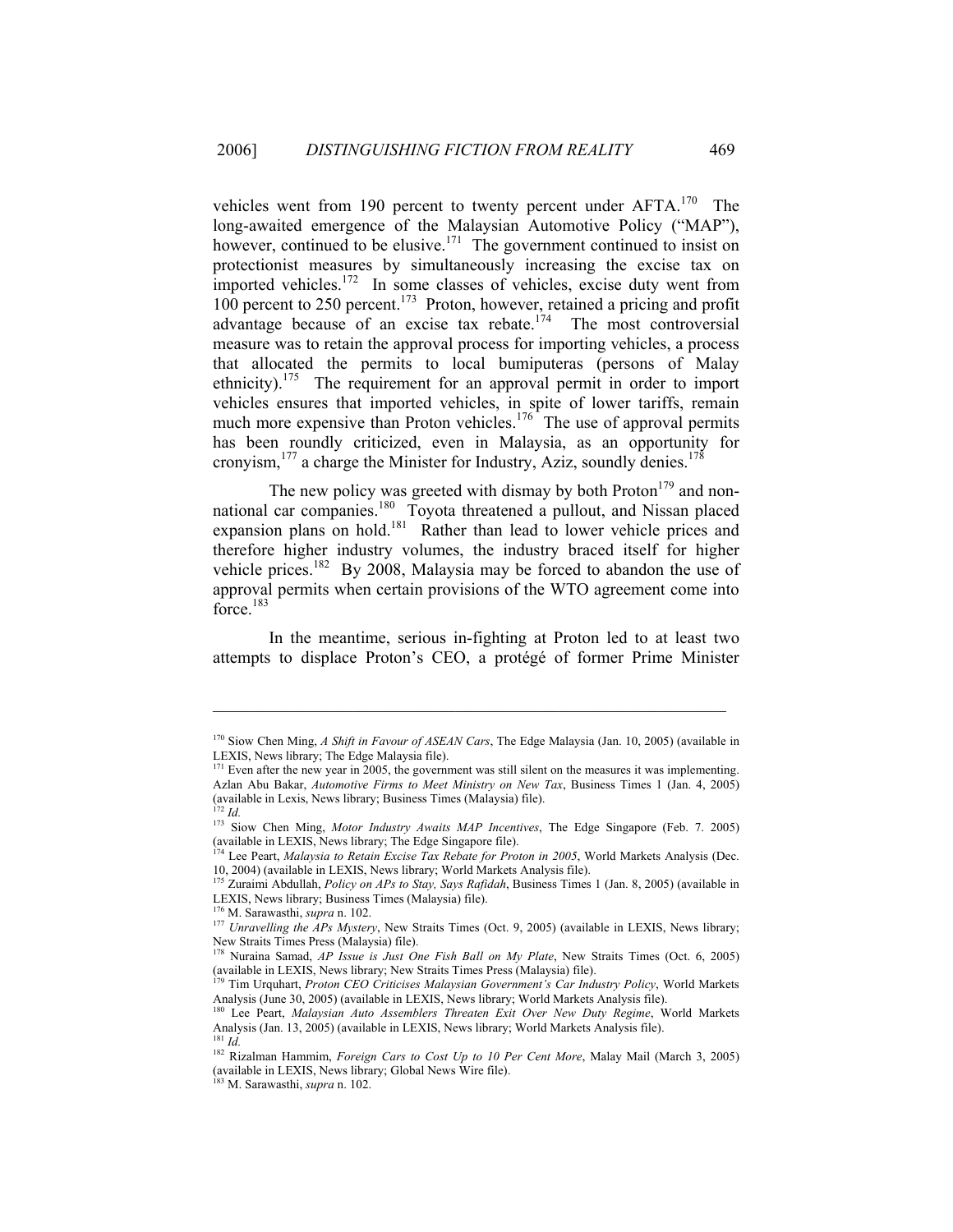Mahathir Mohammed.<sup>184</sup> After a public war of words with the government wherein he complained that the government was not doing enough to protect Proton,<sup>185</sup>he was forced out by Proton's board in mid-2005.<sup>186</sup> In light of these management problems at Proton, the government rushed to reassure the public that Proton's performance in getting ready for AFTA liberalization would proceed on-course.<sup>187</sup> Export plans, seen as critical to Proton's survival, remained tentative.<sup>188</sup> Most recently, the government has continued its push to prepare the domestic auto sector for increased liberalization and competition.<sup>189</sup> The new Malaysian Prime Minister, Abdullah Badawi, has promised that protection for Proton will eventually end.<sup>190</sup> By late 2005, the government was still fine-tuning the various instruments of trade policy at its disposal in an attempt to comply with its trade obligations while still helping Proton survive, $191$  including giving into pressure to phase out the controversial Approval Permit requirement.<sup>192</sup>

Malaysia's haltering entry into AFTA is emblematic of the problems AFTA has had generally. In lowering tariff barriers as a result of AFTA, for example, Malaysia has also lowered tariffs for non-AFTA countries. By doing so, cheap imports from South Korea have found a stronghold in Malaysia's robust car market. Indeed, in 2005, there were twenty-one vehicle models sold in Malaysia that were not part of AFTA.<sup>193</sup> If AFTA's promise for the auto industry is to be realized, all vehicle markets should maintain common and high external tariffs to allow the ASEAN markets time to develop.<sup>194</sup> Although this lesson appears lost on the Malaysians, they did agree to lower tariffs on CKD kits from Japan as part

 $\mathcal{L}_\text{max}$  and the contract of the contract of the contract of the contract of the contract of the contract of the contract of the contract of the contract of the contract of the contract of the contract of the contrac

<span id="page-18-4"></span><sup>188</sup> Proton announced in 2005 that it was investigating small scale exports to Russia and China. Goh Thean Eu, *Proton Plans to Expand into Russia*, Business Times 2 (June 29, 2005) (available in LEXIS, News library; Business Times (Malaysia) file).

<span id="page-18-0"></span><sup>&</sup>lt;sup>184</sup> Mohd Arshi Daud, *Mahaleel Survives Another Coup But What Next?*, Malaysia Economic News (Feb. 8. 2005) (available in LEXIS, News library; Malaysia Economic News file).

<span id="page-18-1"></span><sup>&</sup>lt;sup>185</sup> Tim Urquhart, Proton CEO Criticises Malaysian Government's Car Industry Policy, World Markets Analysis (June 30, 2005) (available in LEXIS, News library; World Markets Analysis file).

<span id="page-18-2"></span><sup>186</sup> Tim Urquhart, *Proton CEO Forced Out by Board*, World Markets Analysis (July 26, 2005) (available in LEXIS, News library; World Markets Analysis file). 187 *Proton Ensures Management Problems Will Not Affect Performance*, Malaysia General News (May 4,

<span id="page-18-3"></span><sup>2005) (</sup>available in LEXIS, News library; Malaysia General News file).

<span id="page-18-5"></span><sup>189</sup> *Pro-Active Attitude Vital, Says Rafidah*, Malaysia Economic News (Dec. 8, 2005) (available in LEXIS, News library; Malaysia Economic News file).

<span id="page-18-6"></span><sup>&</sup>lt;sup>190</sup> Protection for Carmaker Proton Will be Reduced, Abdullah Says, Japan Economic Newswire (July 7, 2005) (available in LEXIS, News library; Japan Economic Newswire file).

<span id="page-18-7"></span><sup>&</sup>lt;sup>191</sup> *NAP Aims to Make Auto Industry Competitive*, Malaysia Economic News (Oct. 4, 2005) (available in LEXIS, News library; Malaysia Economic News file).

<span id="page-18-8"></span><sup>192</sup> *Govt Announces NAP Framework to Make M'sia Regional Automotive Hub*, Malaysia Economic

<span id="page-18-9"></span>News (Oct. 19, 2005) (available in LEXIS, News library; Malaysia Economic News file).<br><sup>193</sup> Mohd Arshi Daud, *Proton Hopes New Auto Policy Can Help Spur Local Economy*, Malaysia<br>Economic News (Apr. 9, 2005) (available in L

<span id="page-18-10"></span><sup>&</sup>lt;sup>194</sup> See e.g. Woranuj Maneerungsee, *Too Many FTAs Could Hurt ASEAN*, Bangkok Post (May 30, 2005) (available in LEXIS, News library; Global News Wire file) (quoting Dr. Somkiat Tangkitvanich, research director of Thailand Development Research Institute, as saying that too many bilateral free trade agreements could "erode" ASEAN's drive for economic integration).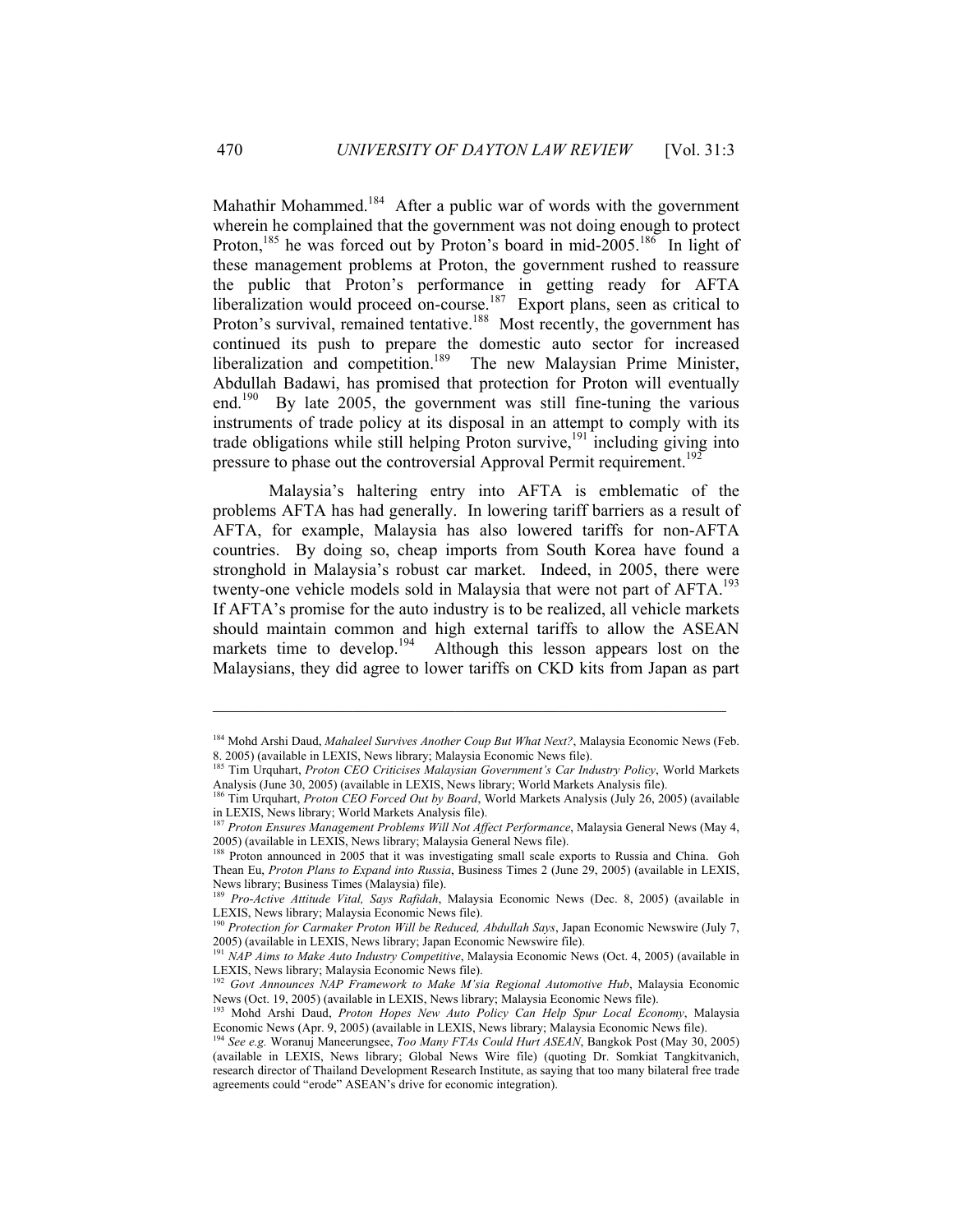of their 2005 free trade agreement with Japan..<sup>195</sup>

# IV. USING AICO TO TRADE CBU VEHICLES<sup>196</sup>

As previously discussed, the implementing mechanism for AFTA is the CEPT Agreement. As tariff lines move into the CEPT Inclusion List, their tariffs drop to zero to five percent. The full implementation for AFTA was scheduled for January 1, 2003. Prior to that date, it was possible for companies to use another mechanism, AICO, to obtain zero to five percent preferential tariff rates. This section of the Article details how one automaker, Ford, used AICO to its advantage in 2002 in order to obtain duty-free privileges for complete vehicles one year ahead of AFTA's implementation. $197$ 

TheAICO Agreement<sup>198</sup> was signed by ASEAN member states in 1996.<sup>199</sup> The objectives of the Agreement were to promote increased ASEAN industrial production, closer ASEAN integration, increased investment, and increased industrial complementation.<sup>200</sup> The most attractive feature of AICO was that, if granted, the company involved would receive a zero to five percent tariff rate ahead of AFTA implementation.<sup>201</sup> Member states were granted the authority to decide each AICO application individually.[202](#page-19-7) Although not mentioned specifically, AICO was targeted at the auto industry, and more specifically, at the Japanese automakers that already had established complementation networks.<sup>203</sup> From its inception, AICO was fraught with difficulty for the industry, especially as each Member State was given complete discretion on the process for approving AICO applications.<sup>204</sup> In 1997, there were only seven applications filed.<sup>205</sup> By 1999, forty-six applications had been filed, of which thirty-three involved manufacturing in Thailand.<sup>206</sup> Of those thirty-three, twenty-eight

<span id="page-19-0"></span><sup>195</sup> *Tokyo's Deal with KL a 'Slap in the Face*,*'* The Nation (May 27, 2005) (available in LEXIS, News library; The Nation file).

<span id="page-19-1"></span><sup>&</sup>lt;sup>196</sup> In the interest of disclosure, the author was involved in this commercial project in his role as Director for ASEAN Governmental Affairs for Ford Motor Company at the time.

<span id="page-19-2"></span><sup>&</sup>lt;sup>197</sup> Ford affiliate Volvo had already been using AICO to gain tariff concessions for parts and components. Zuraimi Abdullah, *Volvo Positions Itself for AFTA Era*, New Straits Times 23 (May 18, 2000) (available

<span id="page-19-3"></span><sup>&</sup>lt;sup>198</sup> A full-text version of the Agreement can be found at http://www.aseansec.org/1948.htm. <sup>199</sup> ASEAN Secretariat, *Cooperation in Industry*,

<span id="page-19-4"></span>

http://www.aseansec.org/10014.htm (accessed Mar. 12, 2006). 200 *Id.* 

<span id="page-19-5"></span> $^{201}$  *Id.* 

<span id="page-19-6"></span> $\int_{202}^{202}$  *Id.* 

<span id="page-19-7"></span>

<span id="page-19-8"></span><sup>203</sup> Hidetaka Yoshimatsu, *The State, MNCs, and the Car Industry in Asia*, 29 J. of Contemporary Asia 495 (Oct. 1, 1999).

<span id="page-19-9"></span> $^{204}\,$   $ld.$  $^{205}$   $^{101}$ 

<span id="page-19-10"></span>

<span id="page-19-11"></span><sup>206</sup> *Car Makers Eye AICO Scheme*, The Nation (June 18, 1999) (available in LEXIS, News library; The Nation file).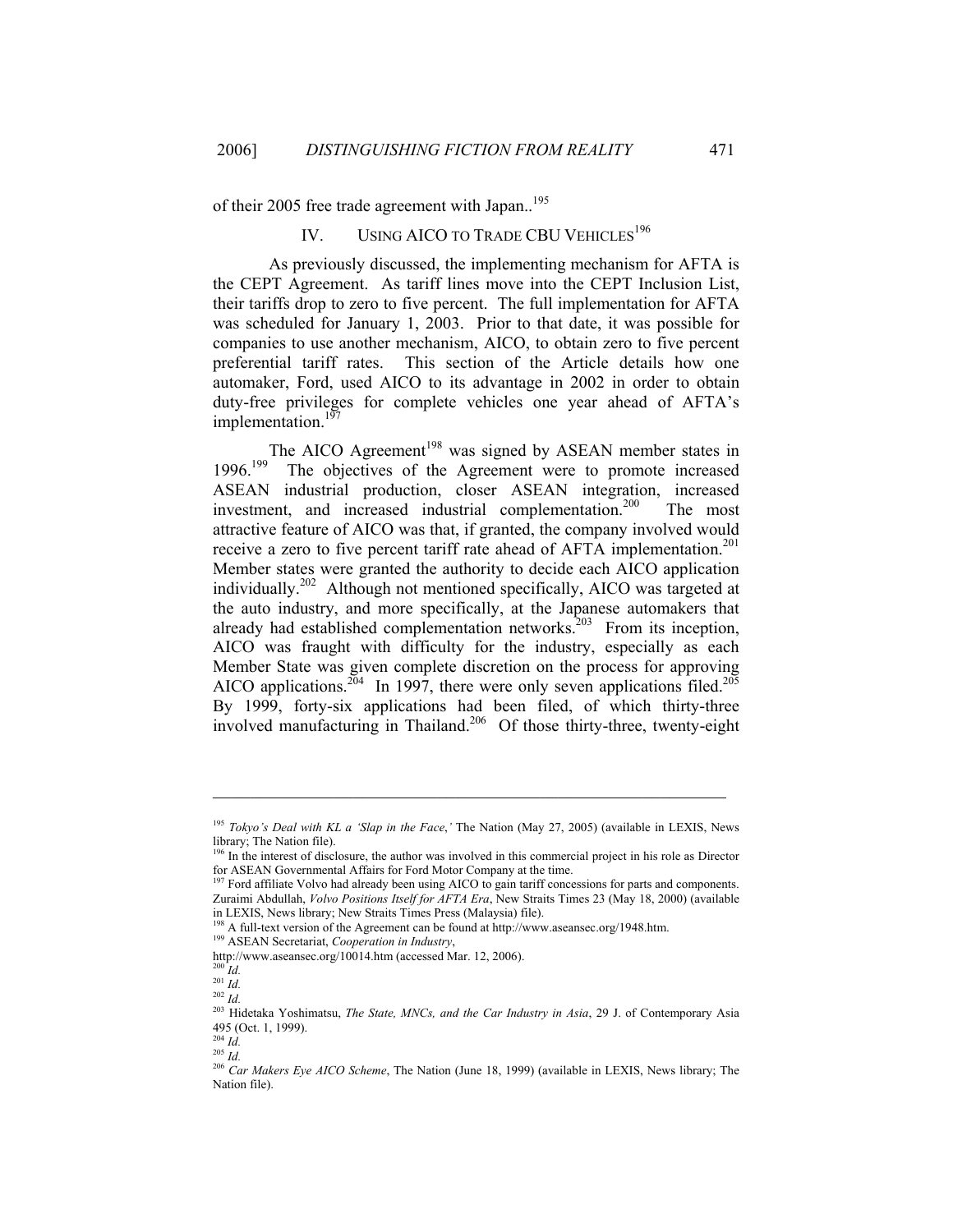were from the auto industry.<sup>[207](#page-20-0)</sup>

The use of AICO to trade CBU vehicles, as opposed to parts, was unprecedented in 2002.<sup>208</sup> In Ford's estimation, the AICO would also bring intangible benefits along with the immediate tariff reductions. At the time, automakers were nervous about AFTA's viability for the auto industry. Malaysia had delayed implementation, and there was concern that the Philippines and Indonesia, which had much to lose in light of Thailand's capability as an export hub, would also delay.<sup>209</sup> The use of the AICO was therefore seen as a means of reassuring domestic assemblers and parts makers that AFTA, if fully implemented, would lead to success for all countries through the use of regional integration.

Like most automakers, Ford's strategy in the mid- to late-1990s was to regard each market in ASEAN as a separate emerging market poised for solid future growth. This national market view led to the establishment of assembly plants in multiple locations throughout the region, specifically Malaysia, Thailand, Vietnam, and the Philippines. By 1999, all four plants were producing identical vehicles. Under a regional integration strategy, the plants would instead focus on making one or two products, and then trade the vehicles with other plants.<sup>210</sup> Ideally, Malaysia would make the passenger car product since Malaysia was the biggest passenger car market in ASEAN. The Thai affiliate would produce pickup trucks since Thailand was the biggest pickup market in ASEAN. The Philippines would then produce the SUV product, as it was the newest plant and the Philippines had the lowest duty rates on parts from Japan and the United States (where the SUV was sourced from). If Ford could realize these location-specific advantages, it would realize an AFTA strategy that would lead to greater volume, more consumer choice, and lower costs.

Thus, in 2001, Ford filed an AICO application with the governments of Thailand and the Philippines for AICO privileges to apply to CBU vehicles.<sup>211</sup> Under the AICO application, Ford proposed to move production of its passenger car from Thailand to the Philippines.<sup>212</sup> It also sought to introduce a new SUV, the Ford Escape, by building it in the

<span id="page-20-0"></span> $^{207}$  *Id.* 

<span id="page-20-1"></span><sup>&</sup>lt;sup>208</sup> The AICO Agreement contemplates the use of AICO for both finished products and raw components, but due to the highly protective nature of government policy on the auto industry, most auto AICOs were granted for parts and components. ASEAN Secretariat, *ASEAN Industrial Cooperation Scheme*, http://www.aseansec.org/6402.htm (accessed Mar. 12, 2006).

<span id="page-20-2"></span>http://www.aseansec.org/62.htm (accessed Mar. 12, 2006). 2007.<br>2009 Sarah Meyers, *Ford Raises Investment in Export Programme*, World Markets Analysis (Sept. 10, 2002) (available in LEXIS, News library; World Markets Analysis file).

<span id="page-20-3"></span><sup>210</sup> Lee Peart, *Ford Looks to Asia for Expansion*, World Markets Analysis (Feb. 15, 2002) (available in LEXIS, News library; World Markets Analysis file).

<span id="page-20-4"></span><sup>211</sup> *Ford Offers RP Thailand AICO Scheme*, Manila Bulletin (May 9, 2001) (available in LEXIS, News Library; News, All (English, Full Text) file). 212 Gil C. Cabacungan Jr., *Ford Seeks Lower Duty for AICO Plan*, Philippine Daily Inquirer (May 9,

<span id="page-20-5"></span><sup>2001) (</sup>available in LEXIS, News Library; News, All (English, Full Text) file).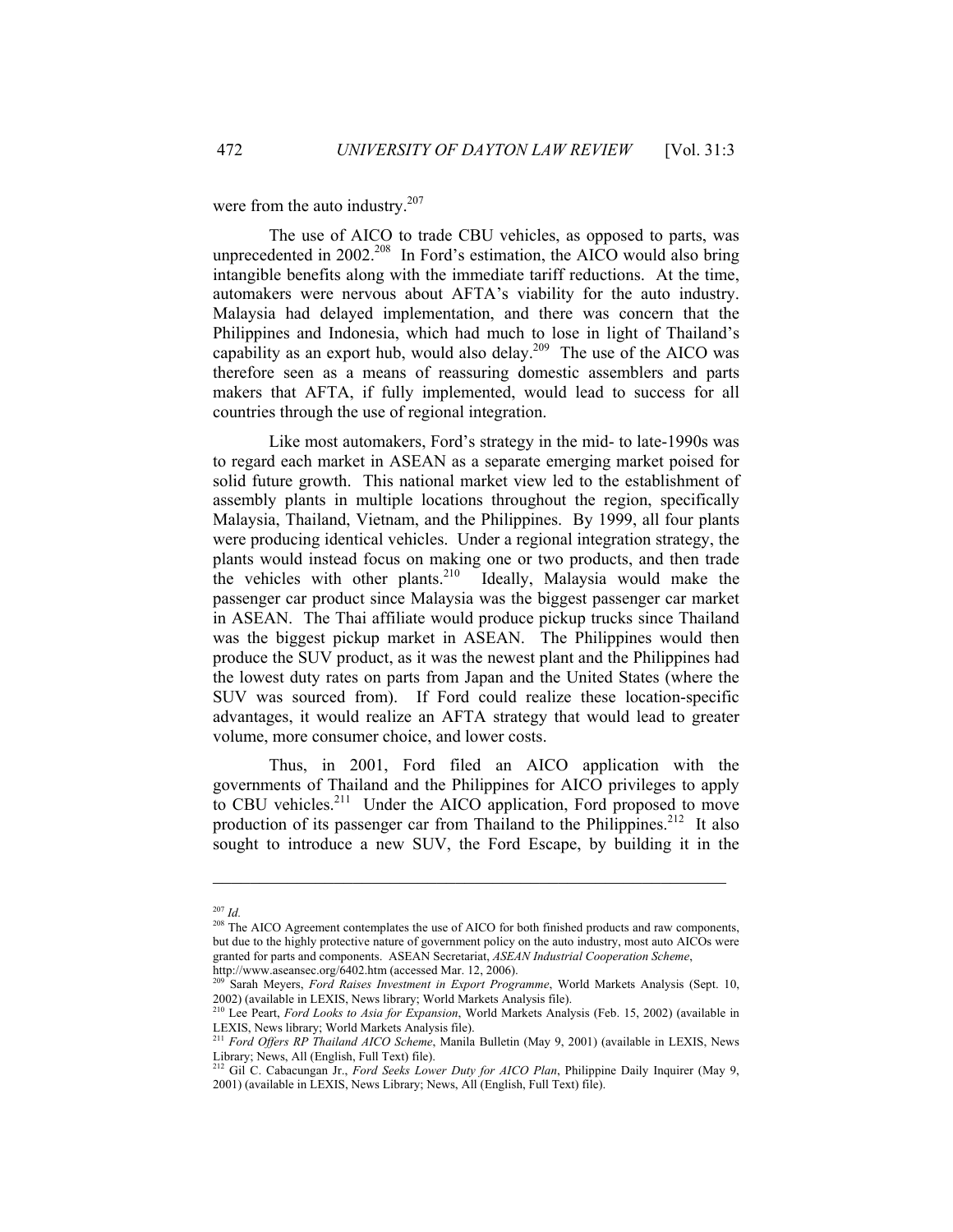Philippines and exporting it to Thailand.<sup>213</sup> In return, Ford proposed ceasing production of its pickup truck in the Philippines, and importing the pickup truck, a new SUV product, as well as parts and components from its Thai affiliate.<sup>214</sup> After running into some initial resistance,<sup>215</sup> the AICO was approved by both governments, $2^{16}$  and Ford became the first automaker in the region to trade CBU vehicles at zero to five percent tariff rates. In doing so, Ford also persuaded the Philippine government to adopt export incentives to encourage other automakers to export CBU vehicles from the Philippines. $217$ 

Ford Philippines exported 10,000 CBU vehicles in 2004, and expects to export more than  $14,000$  in  $2005.<sup>218</sup>$  Exported vehicles include the Escape SUV and Focus sedan to Thailand and Indonesia.<sup>219</sup> The AICO scheme's relevance, in the meantime, has not diminished. It can still be used by companies, for example, to realize preferential tariffs in countries such as Vietnam and Malaysia. Toyota recently announced a study to use AICO to trade passenger and commercial vehicles between Thailand and Malaysia. $220$ 

# V. CURRENT INTEGRATION EFFORTS

By 2005, most automakers in ASEAN were using the AFTA mechanisms to export from their base factories. Ford, of course, was building on its AICO project to expand trade between its Thai and Philippine affiliates. Nissan produces the Liberty multi-purpose vehicle in Thailand for export to Southeast Asia.<sup>221</sup> It also produces the X-Trail compact SUV in Indonesia for export.<sup>222</sup> German automaker BMW, on the other hand, has been slower to take advantage of AFTA. It owns only one assembly plant in the region, in Rayong, Thailand.<sup>223</sup> The company sold 13,000 vehicles in ASEAN in 2004, but the Thai plant only manufactures for the Thai market, while local assemblers build vehicles for the Malaysian

<span id="page-21-0"></span> $^{213}$  *Id.* 

<span id="page-21-1"></span><sup>214</sup> *Id.* 

<span id="page-21-2"></span><sup>215</sup> Gil C. Cabacungan Jr., *Thailand Cool to Ford Export Plan*, Philippine Daily Inquirer (June 1, 2001) (available in LEXIS, News library; Global News Wire file).

<span id="page-21-3"></span><sup>216</sup> Gil C. Cabacungan Jr., *Gov't OKs Ford's AICO Project*, Philippine Daily Inquirer (Aug. 6, 2001) (available in LEXIS, News library; Global News Wire file).

<span id="page-21-4"></span><sup>217</sup> Iris Cecilia C. Gonzalez, *Auto Export Program Gets Boost from New Palace EO*, BusinessWorld (Oct. 15, 2003) (available in LEXIS, News library; BusinessWorld file).

<span id="page-21-5"></span><sup>218</sup> Elaine Ruzul S. Ramos, *Ford Sees Exports of 14,000 Units This Year*, Manila Standard (Nov. 14, 2005) (available at 2005 WL 18399287).

<span id="page-21-6"></span> $^{219}$  *Id.* 

<span id="page-21-7"></span><sup>220</sup> *Automotive Sector of M'sia and Thailand Gain from AICO Scheme*, Malaysia Economic News (May 30, 2005) (available in LEXIS, News library; Malaysian Economic News file).

<span id="page-21-8"></span><sup>221</sup> Lee Peart, *Nissan Cashing in on AFTA Trade Privileges in Thailand*, World Markets Analysis (June 27, 2003) (available in LEXIS, News library; World Markets Analysis file).

<span id="page-21-10"></span><span id="page-21-9"></span><sup>222</sup> *Id.*

<sup>223</sup> Siow Chen Ming, *BMW Bides Time at Rayong*, The Edge Singapore (Feb. 28, 2005) (available in LEXIS, News library; The Edge Singapore file).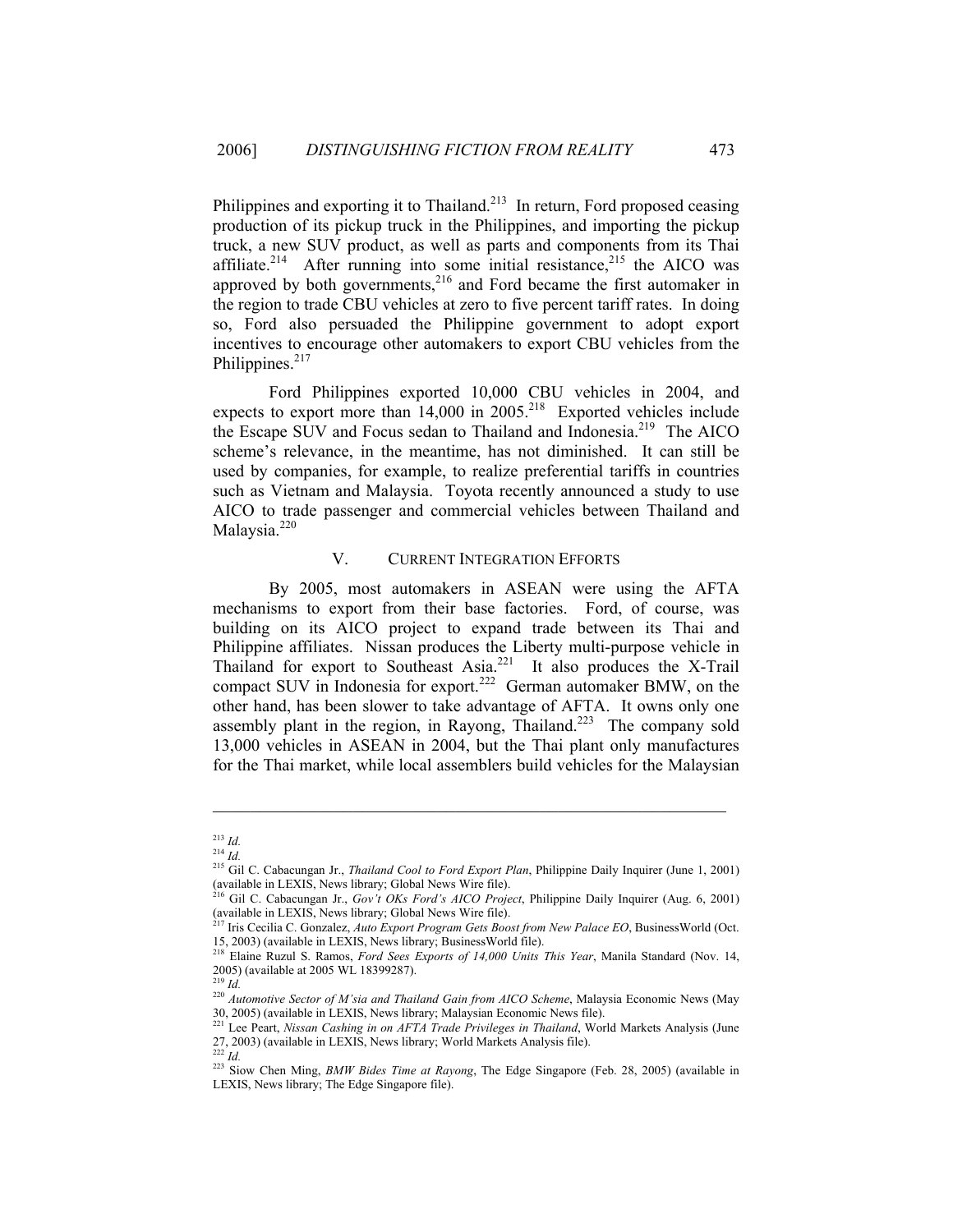and Indonesian markets.<sup>224</sup> A trial run of exports from Thailand to Indonesia was successful, and the company has publicly stated its intent to useThailand as a base to serve all of  $\widehat{ASEAN}^{225}$  Even exporting in very small volumes can prove feasible within AFTA, as France's Peugeot recently demonstrated with a shipment of twenty-four vehicles from its Indonesian subsidiary to Thailand.<sup>226</sup> Peugeot also has plans to export vehicles from Malaysia.<sup>227</sup> Of course, these vehicles must still satisfy AFTA's forty percent local-content requirement to qualify for duty-free privileges, and it is hard to imagine a localization program for such small volumes.

Toyota, which owns multiple plants throughout the region, has also started using AFTA to ship CBU vehicles between countries. In 2004, Toyota began exporting its Avanza van product from its Indonesian affiliate to Malaysia in CKD form, and as a CBU vehicle to Thailand.<sup>[228](#page-22-4)</sup>

Tiny Suzuki has also started to use AFTA to take advantage of export opportunities. In 2005, it began exporting its all purpose vehicle from Indonesia.<sup>[229](#page-22-5)</sup>

#### VI. INTEGRATING OUTSIDE ASEAN AND CLOSING THOUGHTS

In the wake of collapsing global trade talks at the WTO, ASEAN appears determined to move forward with economic integration. In November 2004, there were seventy-eight ongoing trade negotiations around the world, thirty within Asia, and a further twenty-two involving Asia.<sup>230</sup> In the initial days of AFTA, Malaysian Prime Minister Mahathir warned that bilateral trade agreements may weaken AFTA by providing a "backdoor" for goods to enter an ASEAN member country and then be re-exported to other ASEAN member countries, exploiting the loose rules-of-origin to take advantage of preferential tariffs.<sup>231</sup> His worst fears may be coming true. This integration is happening on both bilateral (between an ASEAN member country and a non-ASEAN country) and multilateral (between ASEAN

<span id="page-22-0"></span> $224$  *Id.* 

<span id="page-22-1"></span><sup>225</sup> *Id.*

<span id="page-22-2"></span><sup>226</sup> Johanna Iivonen, *Peugeot Begins Exporting from Indonesia to Thailand*, World Markets Analysis (Nov. 5, 2004) (available in LEXIS, News library; World Markets Analysis file); *but see* Aranee Jaiimsin, *Peugeot Plans Thai Manufacturing Base*, Bangkok Post (Nov. 5, 2005) (available in LEXIS, News library; Global News Wire file).

<span id="page-22-3"></span><sup>&</sup>lt;sup>227</sup> *Naza to Assemble 10,000 Peugeot 206 Models Early Next Year*, Malaysia Economic News (Sept. 7, 2005) (available in LEXIS, News library; Malaysia Economic News file).

<span id="page-22-4"></span><sup>&</sup>lt;sup>228</sup> Indonesia's Toyota Motor Launches Exports of Avanza Vans to Malaysia, AFX-Asia (Oct. 7, 2004) (available in LEXIS, News library; AFX-Asia file).

<span id="page-22-5"></span><sup>229</sup> Johanna Iivonen, *First Suzuki Vehicles Exported from Indonesia*, World Markets Analysis (Apr. 20, 2005) (available in LEXIS, News library; World Markets Analysis file).<br><sup>230</sup> Expert Discusses Effects of FTAs on Automotive Industry in Asia, supra n. 88.

<span id="page-22-7"></span><span id="page-22-6"></span>

<sup>&</sup>lt;sup>231</sup> Wavne Arnold, *Pacific Nations Rush to Sign Trade Pacts; Bilateral Agreements Are Being Driven by Emergence of China*, The International Herald Tribune 1 (Mar. 12, 2005) (available in LEXIS, News library; The International Herald Tribune file).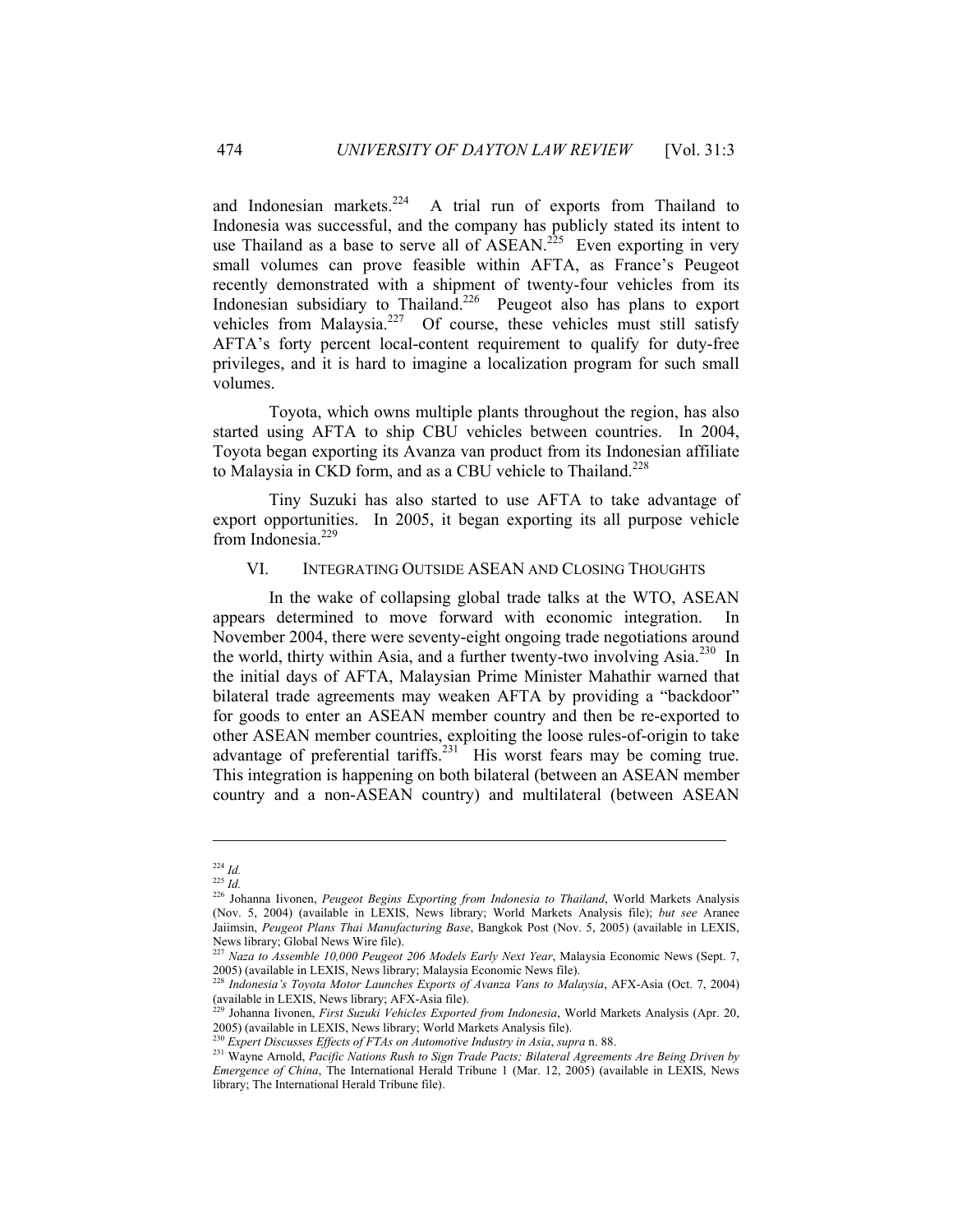collectively and a non-ASEAN country) levels. Multilateral discussions include China, India, <sup>232</sup> Japan,<sup>233</sup> South Korea, New Zealand, and Australia.<sup>234</sup>Malaysia is negotiating free trade agreements with the United States and Japan, and has proposed bilateral agreements with Australia, Bangladesh, India, and Pakistan.<sup>235</sup> Singapore has signed bilateral trading agreements with Australia, New Zealand, Japan, and the United States.<sup>236</sup> Thailand has attempted bilateral trading agreement discussions with Japan, but progress proved rocky because of concerns of imported cars from Japan, while the sensitive topic of rice has been avoided altogether.<sup>237</sup> Auto industry executives have warned that even an agreement to reduce tariffs on autos would result in a one-sided deal in favor of Japan, as the Japanese would implement non-tariff barriers to keep Thai exports from the market[.](#page-23-6)<sup>238</sup> Japanese automakers promised to invest an additional \$1 billion into Thailand if AFTA was signed.<sup>239</sup> In late summer 2005, the governments announced a tentative deal. $240$  Indonesia has noticeably refrained from engaging in any discussions on bilateral trading agreements.

As integration efforts proceed, opening a crack in the wall surrounding ASEAN, especially with regards to China, appears to pose some risks.<sup>241</sup> Already, Chinese automaker Chery has announced plans to export vehicles from China to Malaysia and perhaps from there to other parts of Southeast Asia.<sup>242</sup> Fellow automaker Geely has also announced plans to establish operations in Malaysia to take advantage of AFTA.<sup>243</sup> China's role in this economic expansion causes the most angst among commentators. The free trade area being contemplated between ASEAN and China appears to be a "half open model," characterized by grossly

<span id="page-23-0"></span><sup>232</sup> Aroonim Bhuyan, *Can Indo-ASEAN Trade Benefit India?*, The Economic Times (Nov. 30, 2004) (available in LEXIS, News library; Global News Wire file).<br><sup>233</sup> Japan and ASEAN wish to conclude a free trade agreement by 2012. Arnold, *supra* n. 231.

<span id="page-23-1"></span>

<span id="page-23-2"></span><sup>&</sup>lt;sup>234</sup> Southeast Asia at a Glance, The Edge Singapore (Sept. 27, 2004) (available in LEXIS, News library; The Edge Singapore file).

<span id="page-23-3"></span><sup>235</sup> Cindy Tham, *Benefits and Pitfalls of FTAs*, The Edge Singapore (Jan. 31, 2005) (available in LEXIS, News library; The Edge Singapore file).<br><sup>236</sup> Arnold, *supra* n. 231.

<span id="page-23-4"></span>

<span id="page-23-5"></span><sup>236</sup> Arnold, *supra* n. 231. 237 Arnold, *supra* n. 231; *Tokyo's Deal with KL a 'Slap in the Face*,*'* The Nation (May 27, 2005) (available in LEXIS, News library; The Nation file); *Thailand Japan FTA: Prelude to Competition within* 

<span id="page-23-6"></span>*the Region*, Thai News Wars Service (Aug. 17, 2006) (Aug. 17, 2006). Thailand in Warsh, Thaird in Western Executive Wars that Thai-Japan FTA May Stop Car Sales by Thailand to Japan, Thaird 1888. Press Reports (June 15, 2005) (available in WL, THAIPRESS database). 239 Jeerawat Nathalang, *Final Piece of Tokyo's Auto Jigsaw Falls into Place*, The Nation (Aug. 2, 2005)

<span id="page-23-7"></span><sup>(</sup>available in LEXIS, News library; The Nation file).

<span id="page-23-8"></span><sup>240</sup> *Id.* 

<span id="page-23-9"></span><sup>241</sup> *See e.g.* Woranuj Maneerungsee, *Too Many FTAs Could Hurt ASEAN*, Bangkok Post (May 30, 2005) (available in LEXIS, News library; Global News Wire file) (warning that bilateral trade agreements could "weaken ASEAN's bargaining power" and render it unattractive for further foreign investment).

<span id="page-23-10"></span><sup>&</sup>lt;sup>242</sup> Lee Peart, *Chinese Carmaker Chery Aims to Step Up Exports*, World Markets Analysis (Oct. 19, 2004) (available in LEXIS, News library; World Markets Analysis file).

<span id="page-23-11"></span><sup>&</sup>lt;sup>243</sup> M'Sia Set to be Hub for Chinese Cars with RM200 MLN Plant in Kuantan, Malaysia Economic News (May 30, 2005) (available in LEXIS, News Library; Malaysian Economic News file).